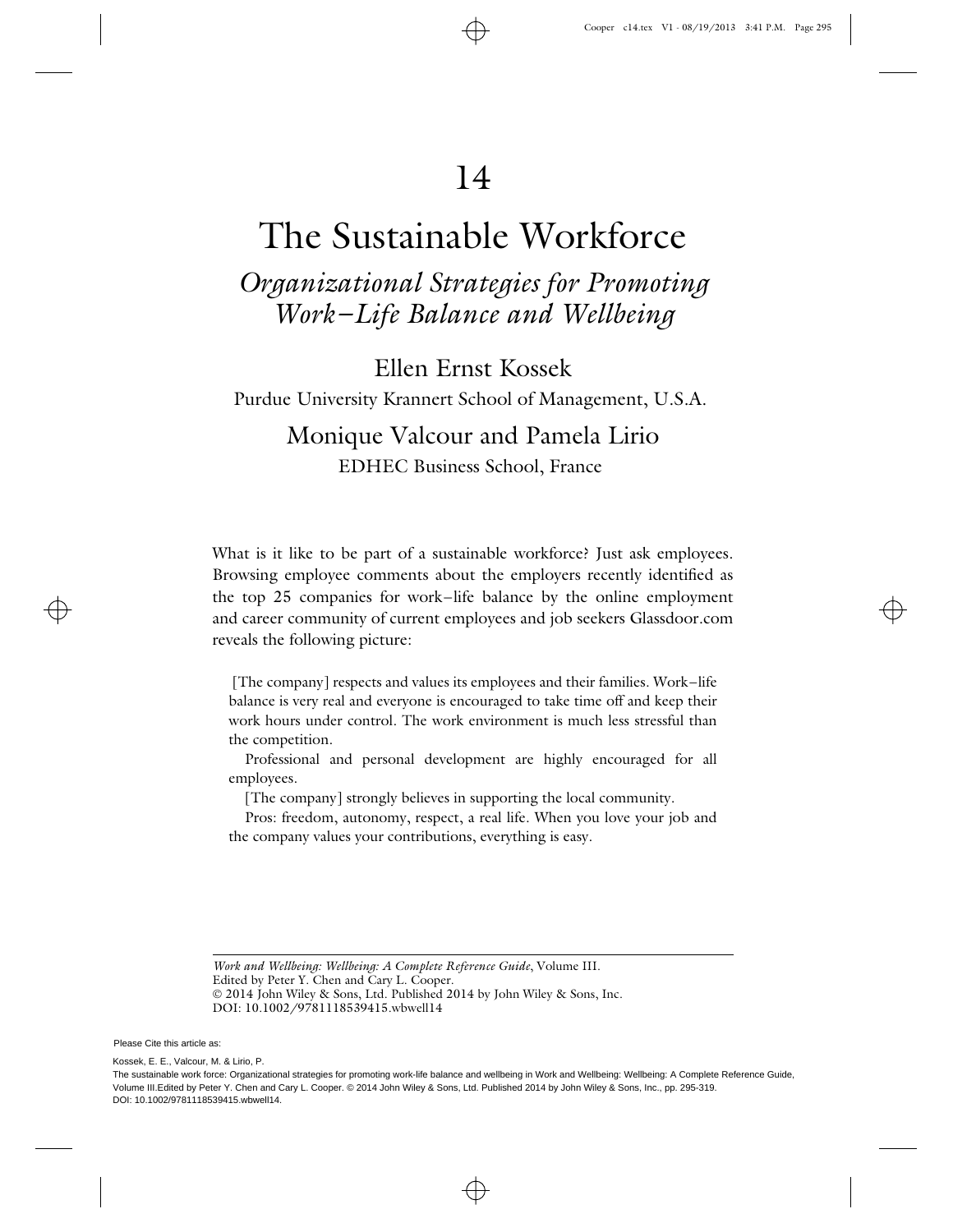By contrast, employees at companies that rank low on work–life balance describe their workplaces on Glassdoor.com with comments like these:

Twelve- and fourteen-hour days with no lunch breaks, not much flexibility with scheduling and always pressured to work extra days.

The company's focus on activity metrics and growth expectations over team morale creates a hostile work environment.

The company doesn't demonstrate that it values employees. [We are] hemorrhaging experience and expertise . . . as formerly loyal employees who no longer feel valued by the company, as a result of increased work-loads, budget cutbacks and pay-cuts, [choose to leave].

As these opening examples suggest, organizations vary in their ability to create, support, and maintain a sustainable workforce. Research is needed to develop an understanding of organizational strategies to foster a sustainable workforce. We argue that a sustainable workforce is created and nurtured via employment practices that link employee work–life balance and wellbeing to employment experiences over the course of employees' working lives, enabling them to perform well over time while also thriving in their personal and family lives.

Yet work–life balance, wellbeing, and sustainability are not well linked in research and practice, despite the fact they are growing in importance in the scholarly and managerial literatures. This disconnect is a critical problem. Creating stronger connections between these domains in the design of work and workplaces will not only enhance the longterm effectiveness of employees over their working lives but will also enhance the health and resource munificence of institutions and society. Employment practices that sustain work–life balance and wellbeing in workplace experiences are critical pathways to long-term workforce effectiveness.

In this chapter, we briefly define sustainable workforce, work–life balance, and wellbeing, and examine how they are related. Then, in order to make these connections actionable for organizational researchers and practitioners, we identify three organizational strategies that can be employed to improve these linkages: promoting sustainable careers, increasing workplace social support, and safeguarding against work intensification. We close with a research agenda. A main tenet is that enacting human resource strategies to build stronger connections between work–life balance and wellbeing will help promote the development of sustainable workforces in organizations, and will foster long-term social benefits.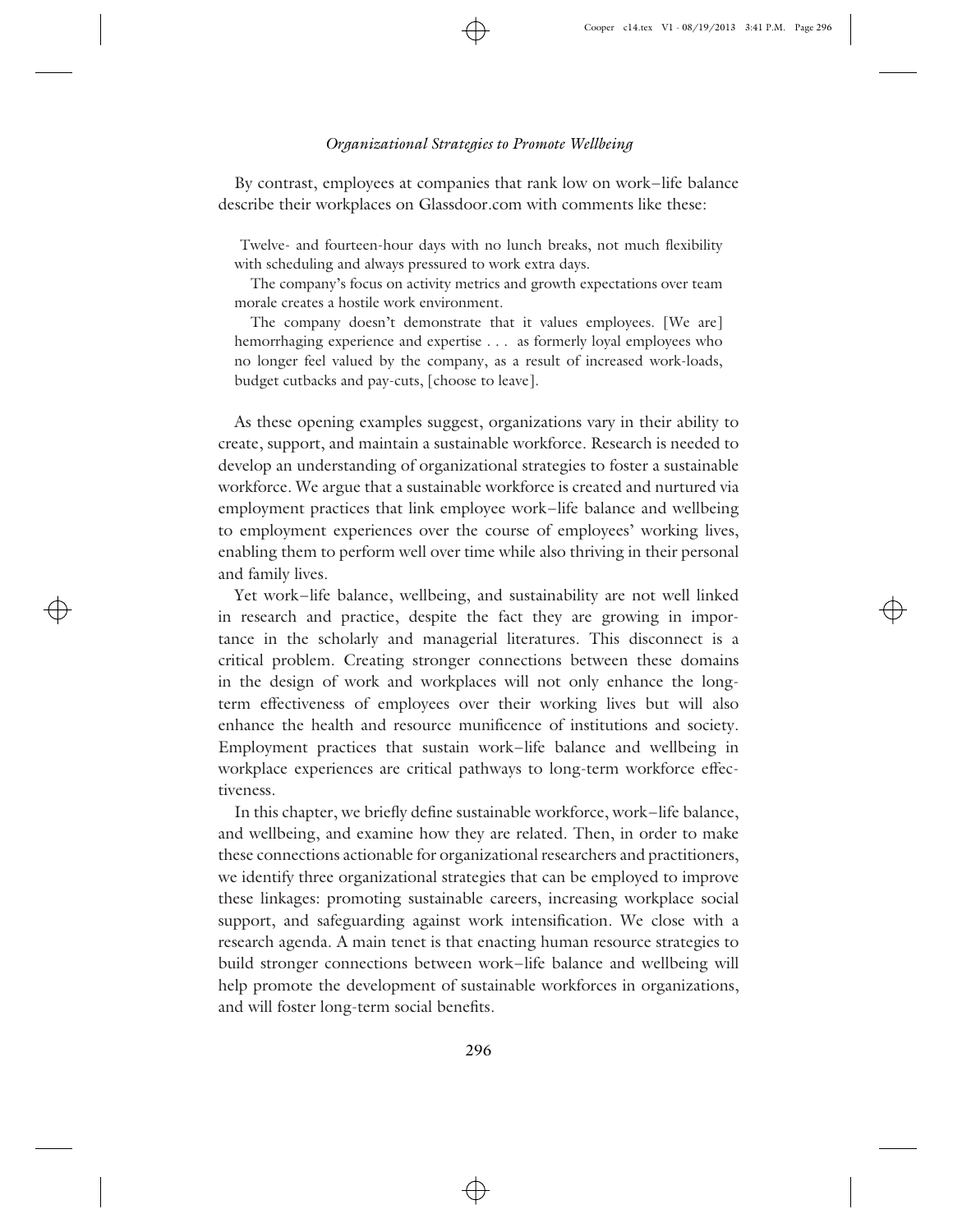# **Sustainable Workforce, Work–Life Balance, and Wellbeing: Conceptualization and Linkages**

Just as there is growing concern about promoting the sustainability of environmental resources, there should be similar concern for fostering the sustainability of human resources (Pfeffer, 2010). However, the sustainability of people, their work–life balance, and wellbeing has been undervalued relative to other targets of sustainability in the management and organizations literatures (Ehnert. 2009).

### Sustainable Workforce

In order to understand what a sustainable workforce is, it is helpful to begin with discussion of what it is not. Many employment settings are designed in ways that do not link support for employee wellbeing and work–life balance to organizational business strategy and performance. As Kalleberg (2009) observes, the employment relationship between workers and employers is in transition in many countries at present. Environmental, social, economic, and political shifts over recent decades nationally and globally have converged to make work experiences more "precarious." By "precarious work" Kalleberg (2009, p. 2) means employment conditions that are more "uncertain, unpredictable, risky from the perspective of the employee." He and others (Lambert, 2008; Kossek, Kaillaith, & Kaillaith, 2012) note that precarious working conditions are characterized by weakening attachment between employers and employees, nonstandard and/or unpredictable work schedules, little or no job security, and compensation and benefits systems that transfer risk and shifts in customer and market demands from the organization to the worker (Lambert, 2008). The impact of this shift has been felt in higher levels of stress, and in the overall degradation of employees' working conditions and their physical and mental health.

Even when employees voice concern about sustaining the wellbeing of the workforces, the discourse often suggests that employers are not responsible for nor benefit from workforce wellbeing. One example is the growing attention to rising employer-based health-care costs in the United States and gaps in coverage of individuals who are not covered by employer-linked health insurance. Health-care costs are seen as a threat to economic competitiveness and are therefore as a target for reduction. Jobs are increasingly offered with no or limited benefits. Employers react by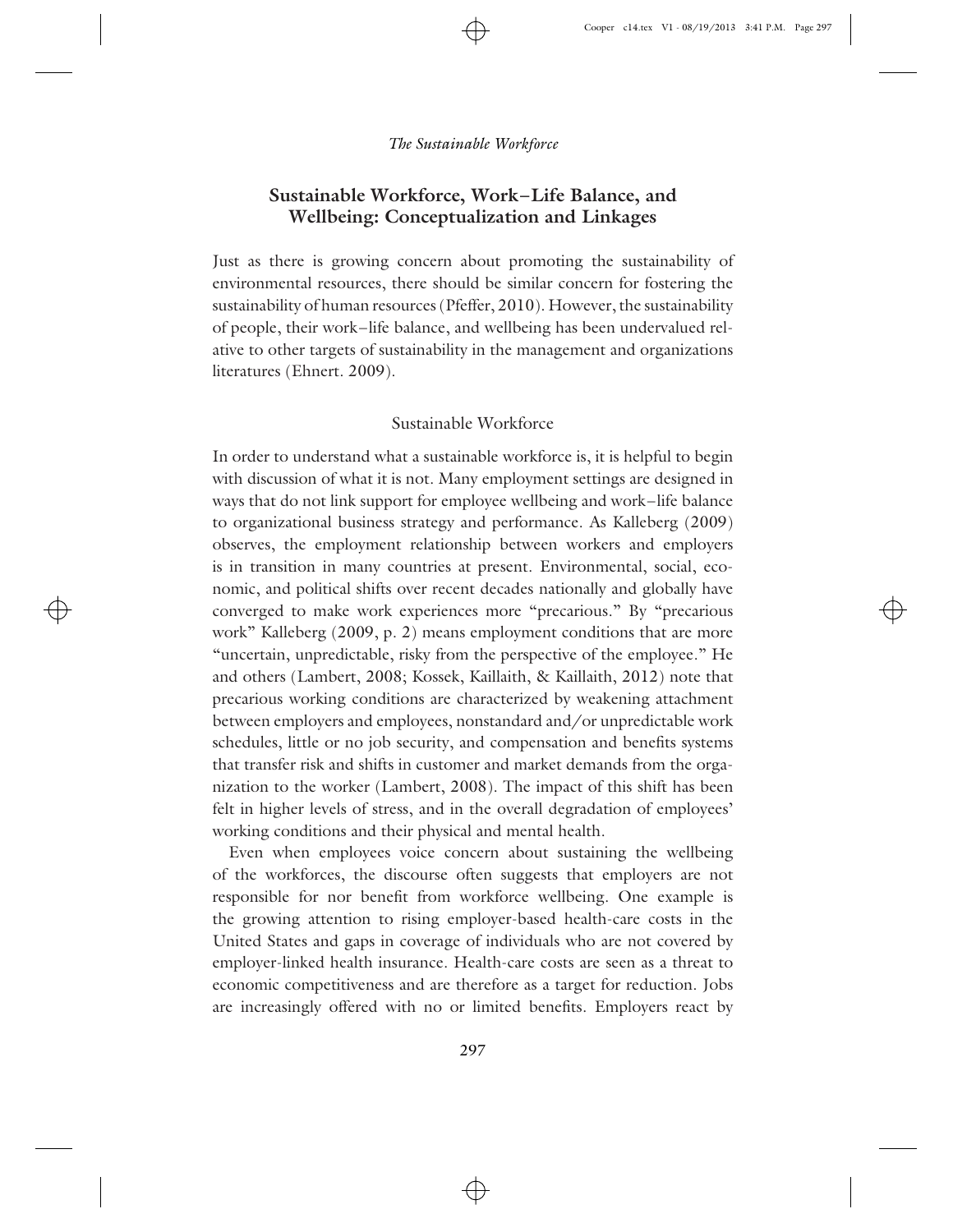slashing benefits, increasing employee co-payments, and/or offering jobs with limited or no benefits, thereby passing on the risk and expenses to employees. Lambert (2008) refers to this approach as "passing the buck."

Another example is from a study of 27 public sector organizations in the United Kingdom (Lewis & Anderson, 2013). These organizations are cutting work–life balance policies. They are also trying to model high performance work system practices and are moving toward lean production approaches to work organization. Employees are increasingly expected to work, harder, faster, and smarter (Lewis & Anderson, 2013). The interviews manifested a growing employer expectation that individuals should take more responsibility to ensure their own health and wellbeing rather than relying on supportive organizational initiatives.

A final example comes from the recent tragedy of Hurricane Sandy in the eastern United States. Low-wage workers are hardest hit economically by disasters, as they are most likely to have to forego pay if they cannot get to work (Shapiro, 2012). Many New York areas employees in lower economic jobs (e.g., hairdressers, restaurant workers, health-care aides) risked life and limb to go to work. Rather than jeopardize employment, pay, or benefits, employees showed up despite school closings, fallen electrical lines, flooded homes, and disrupted public transportation systems (Rohde, 2012).

In contrast to the preceding discussion, a sustainable workforce is one where the work environment is caring and supports employee wellbeing. Employees are not seen as primarily resources that can be deployed (and depleted) to serve employers' economic ends. Their skills, talent, and energies are not overused or overly depleted. They are not faced with excessive workload nor with an unrelentless pace of work for weeks or years on end. During times of crisis (e.g., natural disasters, sickness), employees are given time to recover or seek the extra resources they need to be able to perform in the future. Burnout is avoided and workers are given time for renewal.

When human resources are used in a sustainable way, employees are not only able to perform in-role or requisite job demands, but also to flourish, be creative, and innovate. Sustainable human resource management practices develop positive social relationships at work, which enhances business performance (Cooperider & Fry, 2012), including greater cohesion among organizational members, commitment to common purpose, hope for success, resilience, knowledge sharing, and collaborative capacity. Enrichment and synergies from nonwork roles can improve performance at work (Demerouti, Bakker, & Voydanoff, 2010). For example, employees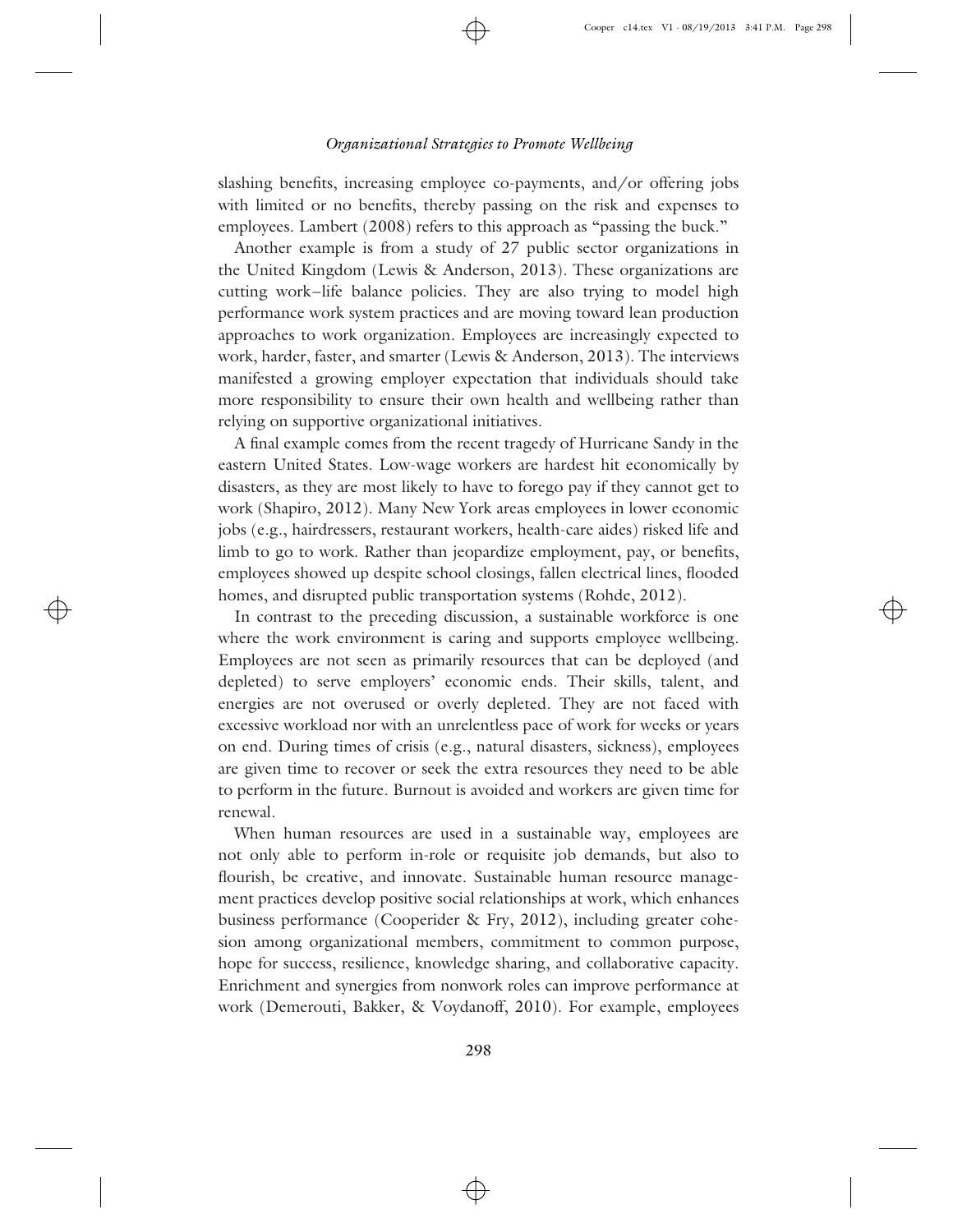who have happy personal lives and are active and contributing members of their communities bring skills and positive energies from home to work (Ruderman, Ohlett, Panzer, & King, 2002).

Pfeffer (2010, p. 35) argues that human sustainability considers:

how organizational activities affect people's physical and mental health and well-being— the stress of work practices on the human system—as well as effects of management practices such as work hours and behaviors that produce workplace stress on groups and group cohesion and also the richness of social life, as exemplified by participation in civic, voluntary, and community organizations.

Van Engen, Vinkenburg, and Dikkers (2012) argue that a focus on human sustainability "requires that employers take the present and future well-being and performance of their employees into account."

Building on the preceding discussion, we define a sustainable workforce as one whose employees have the positive energy, capabilities, vitality, and resources to meet current and future organizational performance demands while sustaining their economic and mental health on and off the job. We argue that organizational facilitation of employee work–life balance and wellbeing are the pillars needed to support sustainable careers, sustainable families, and a sustainable workforce.

### Work–Life Balance

Scholars have debated the meaning of the term "work–life balance" in the literature for a number of years. Some authors prefer to use the more traditional label of "work– family" in recognition of the fact that for many people, the job and the nuclear family constitute the role domains that demand the greatest amount of time, attention, and energy and are most likely to come into conflict with one another. These scholars note that the term work– family grew out of early policy efforts in industrialized nations to countervail gender discrimination and ensure that care for young children did not deter female labor market participation (Kossek, Baltes, & Mathews, 2011). Yet the term "work-family" can oversimplify people's work and nonwork roles; some scholars (Valcour, 2007) believe it fails to do justice to the diversity of work and life circumstances of working people, such as single individuals and those in nontraditional family structures. Recently, increasing numbers of authors have adopted the term "work–life" out of conviction that it recognizes the numerous social roles people occupy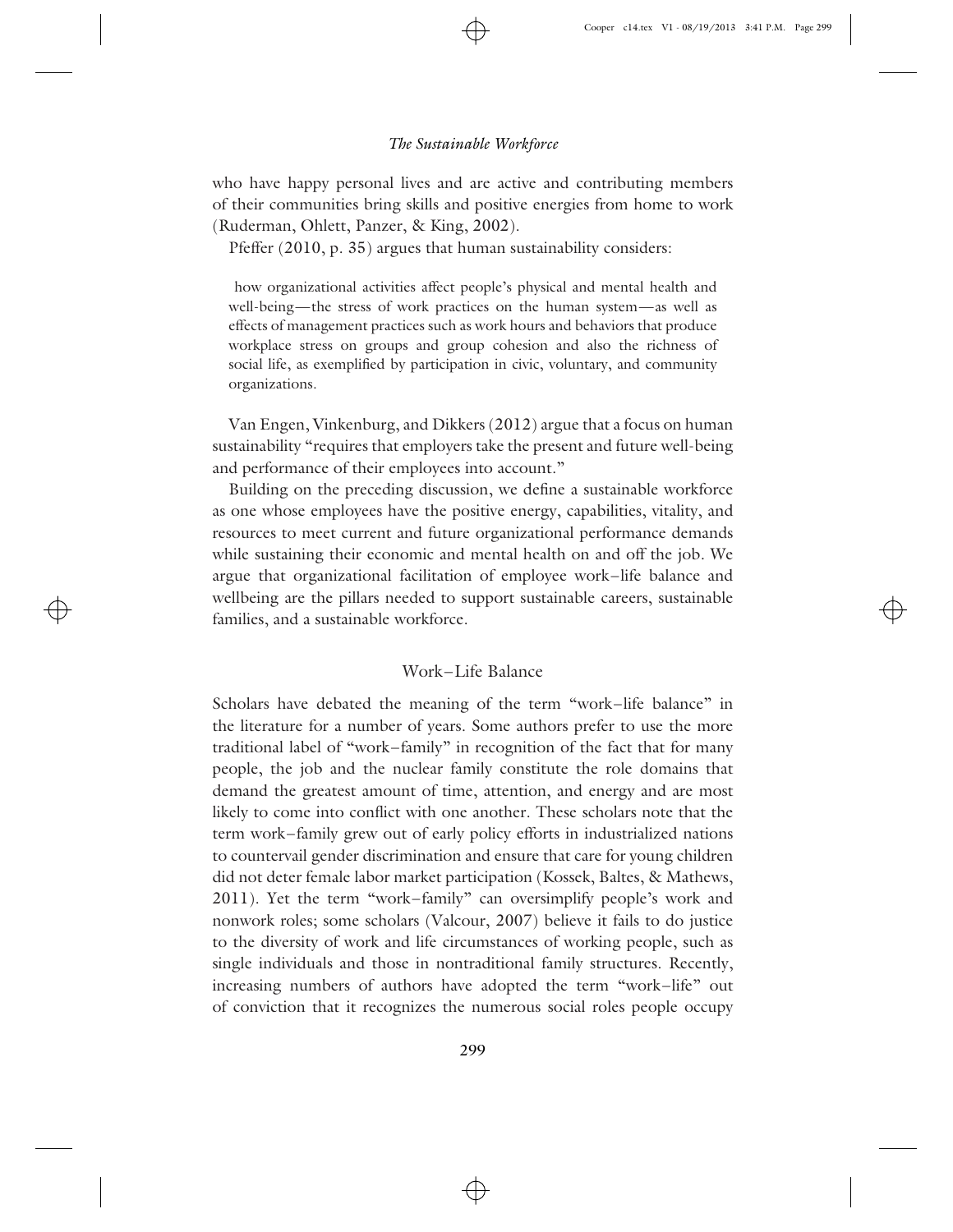in both the work (e.g., subordinate, supervisor, coworker, mentor) and nonwork (e.g., parent, child, spouse, friend, community member) domains as well as the diversity of role configurations represented by members of the workforce. However, we recognize the term "work–life" is not ideal, as work is part of life (Kossek, Baltes, et al., 2011). Further, the term work–life has sometimes been used by large employers as a public relations tool to lessen backlash from employees without current family demands or reduce beliefs of employer responsibility for supporting the family demands of employees (Kossek, Kaillaith, & Kaillaith, 2012). Despite these challenges, consistent with recent trends in the literature, we adopt the more inclusive term "work–life."

There is also little consensus among scholars about what is meant by the word "balance." Many authors do not explicitly state their definition of the concept, leaving the measurement instrument to stand in for a proper definition. For instance, measures of work–life conflict are often used to operationalize work–life balance, reflecting an assumption that these two concepts are opposite ends of a continuum and that people with low conflict between work and life roles necessarily experience good work–life balance. Although work–life conflict and balance are inversely related, empirical research does not support the assumption that they are opposite sides of the same coin, nor that low work–life conflict fully captures the construct of work–life balance. Furthermore, work–life balance is unique among work–life constructs in referring to a global experience of combining multiple roles, rather than to a strictly cross-domain process such as the transfer of strain generated in the work domain to a nonwork domain.

Some authors implicitly adopt the metaphor of a physical balance or scale, emphasizing an equal allocation of one's time and attention to the different roles in one's life. For instance, Greenhaus, Collins, and Shaw (2003) define work–family balance as equal engagement (both in terms of time and psychological involvement) in and equal satisfaction derived from work and family roles. This definition is unusually prescriptive in that it specifies an equal division of time, involvement, and satisfaction between the work and nonwork domains as the ideal scenario. By contrast, other authors favor definitions that refer to the fit of individuals' work–life demands and resources to their own values, goals, and needs as well to their external work and life circumstances. For example, Kofodimos (1993, p. 8) wrote that balance consists of "finding the allocation of time and energy that fits your values and needs, making conscious choices about how to structure your life and integrating inner needs and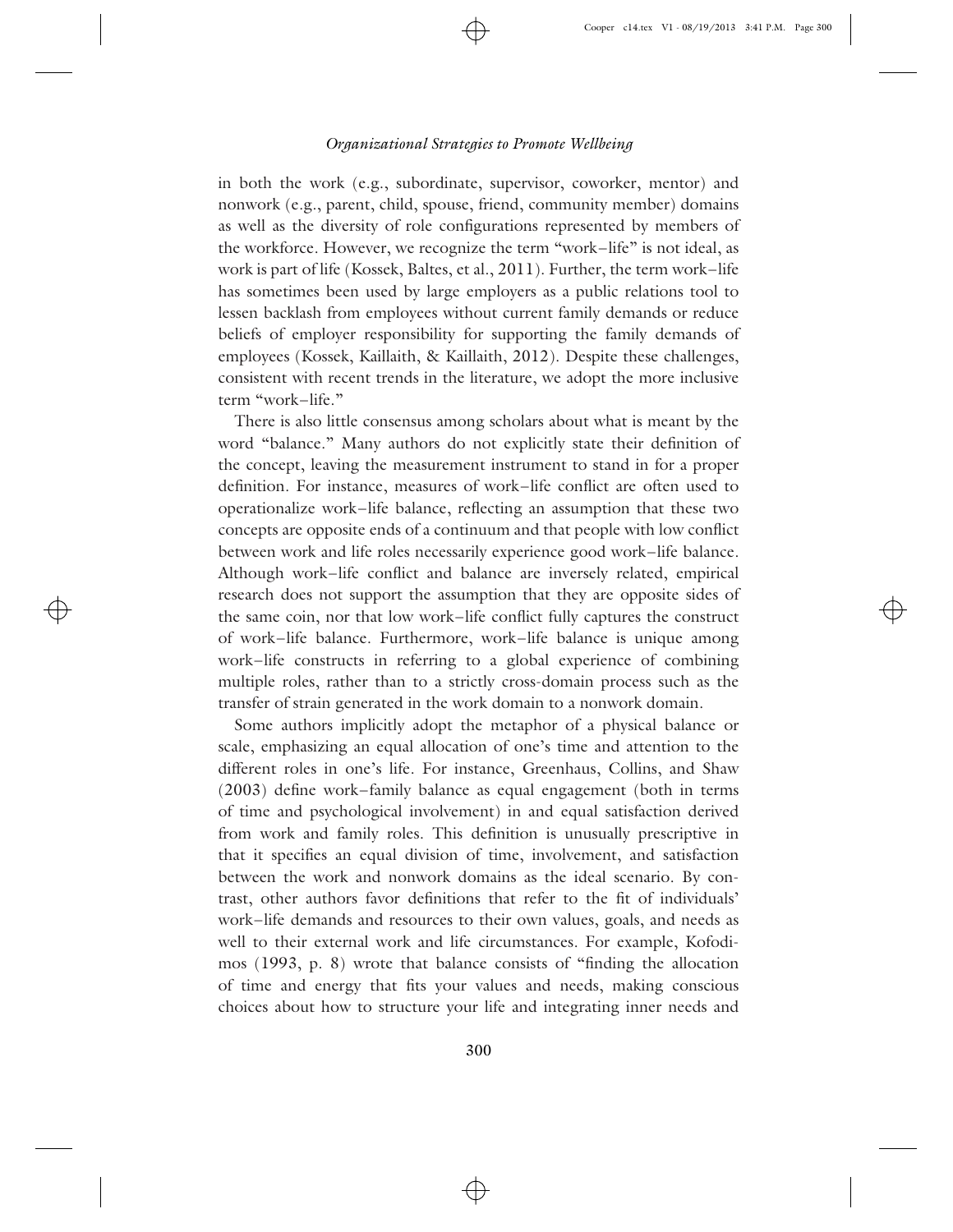outer demands and . . . honoring and living by your deepest personal qualities, values and goals." This definition exemplifies what Reiter (2007) characterizes as a situationalist definition (i.e., one that seeks an optimum outcome for each worker, regardless of his or her work and life circumstances).

We agree with Reiter's (2007) argument that the way in which work–life balance is defined influences the development and implementation of organizational work–life initiatives, with important consequences for employees and organizations. We further assert that organizations must approach work–life balance initiatives broadly and creatively enough to develop a suite of approaches that support positive, high-quality integration of work and nonwork roles for all of their employees over the long term, regardless of age, life or career stage, family circumstances, occupation, or socioeconomic status. In particular, organizations must foster workplace cultures and structures that not only support diversity in values that align work and personal life, but enable employees to exert schedule and boundary control in order to synthesize work–life demands in alignment with needs and preferences (Kossek, Ruderman, Braddy, & Hannum, 2012).

Building on these perspectives, we define work–life balance as satisfaction and perceptions of success in meeting work and nonwork role demands, low levels of conflict among roles, and opportunity for inter-role enrichment, meaning that experiences in one role can improve performance and satisfaction in other roles as well (Frone, 2003; Greenhaus & Allen, 2010; Valcour, 2007). Our use of the term "balance" is not intended to prescribe an equal division of time and attention to each of the roles in a person's role system, but to support the pattern of role investment that is appropriate to each individual at any given time. That is, work–life balancing can mean different things to different people depending on the demands and values of their work and the personal identities that are most salient and meaningful (Kossek, Ruderman, et al., 2012). We emphasize that work–life balance is a broad issue with relevance for all working people, because it is fundamentally about being able to do well at things we care about. There is no single ideal model of work–life balance; it depends upon people's values, priorities, the demands they face in the different areas of their lives, and the resources they can access and use to meet those demands. The picture of work–life balance looks different from one person to another, as well as at different points in a person's career and life. Since work–life balance is highly valued by nearly all employees and linked to important performance-related outcomes, yet also challenging to achieve, it also has broad applicability to employers.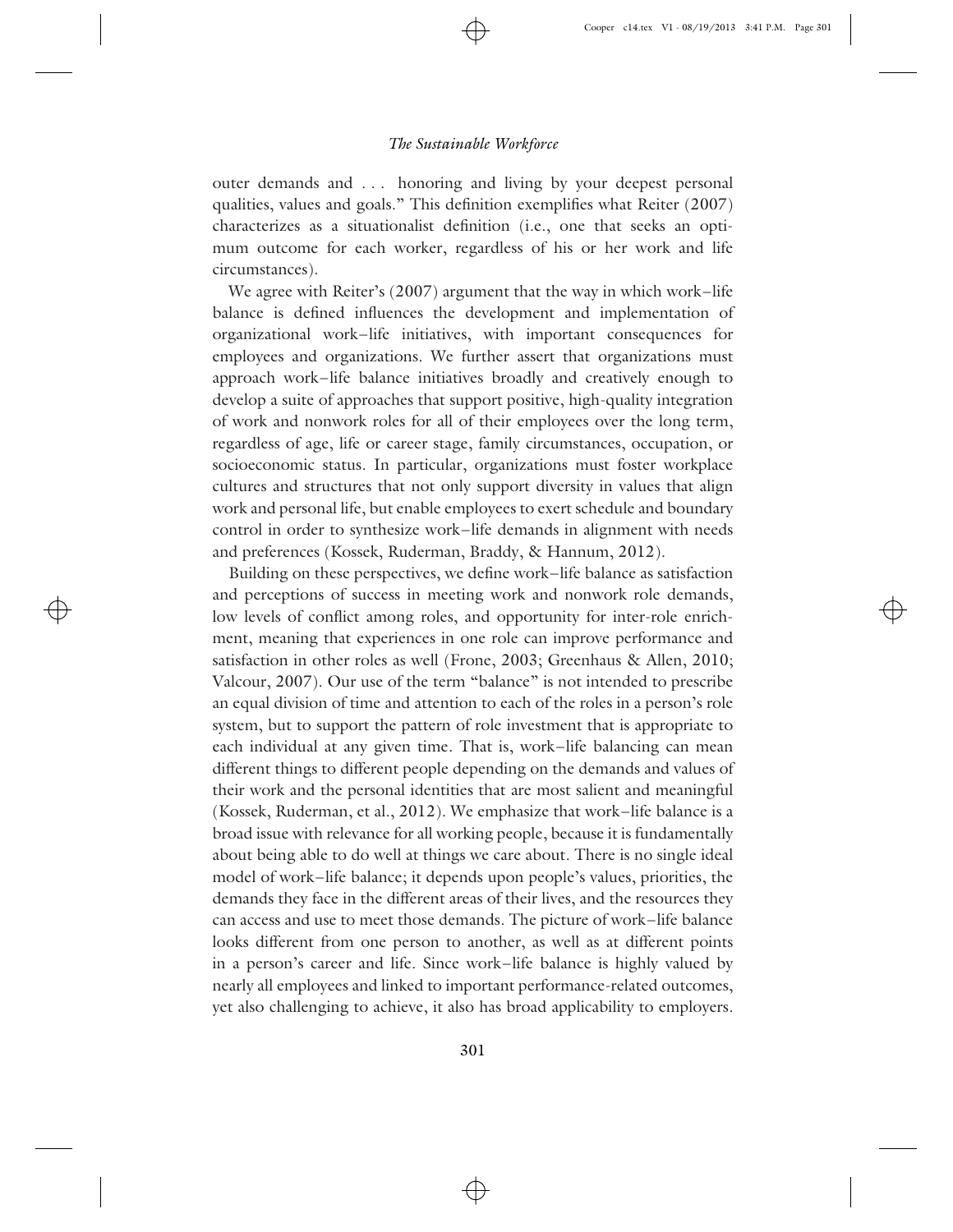Employing organizations who seek to foster overall workforce sustainability must approach work–life balance broadly. While not overlooking the needs of working mothers with young children, employers should support involvement of all employees' needs for work–life balance. Examples might include support of fathers who want to take an active role in child care or shared care (where fathers and mothers are involved in parent care), elder care, and involvement in community, regular exercise, education, and social and religious involvement. Those firms that take a very narrow view of who is entitled to work–life balance facilitation and do not seek ways to enhance positive linkages between all employees' involvement in multiple roles performance and wellbeing over their working lives miss out on opportunities to fully engage and develop their workforce. They also deplete the organization of resources for sustainability, as workers with family demands may resent the lack of support, while those without visible family demands feel overworked or that they are always carrying the workload (whether this reflects reality or not) by picking up the slack (Rothausen, Gonzalez, Clarke, & O'Dell, 1998).

#### Wellbeing

Wellbeing is important for both organizational effectiveness and individual mental and physical health (Diener, 2000). Fisher's review of wellbeing at work (Chapter 2 in this volume) defines wellbeing as being multidimensional, comprising subjective wellbeing (positive affect), social wellbeing (friends at work), and feelings of engagement and involvement toward self-actualization. Employees may come to work with different personality proclivities, but once there they are nested in organizational environments that can foster or deplete wellbeing. The structure of work has consequences for employees both on and off the job. Of the five life domains comprising general wellbeing, career wellbeing is the most important for the wellbeing of most individuals (Rath & Harter, 2010).

Related to the growth in research on wellbeing is an exploding redeveloping interest in positive approaches to the psychology of work, and particularly in promoting wellbeing. Wellbeing at work has received renewed attention as a vehicle for organizational effectiveness, social change, and a managerial lever for ensuring performance (cf. Golden-Biddle & Dutton, 2012). Managerial awareness of the importance of employee wellbeing is growing, along with human resource programs designed to foster it, such as employee assistance, flexible work arrangements, and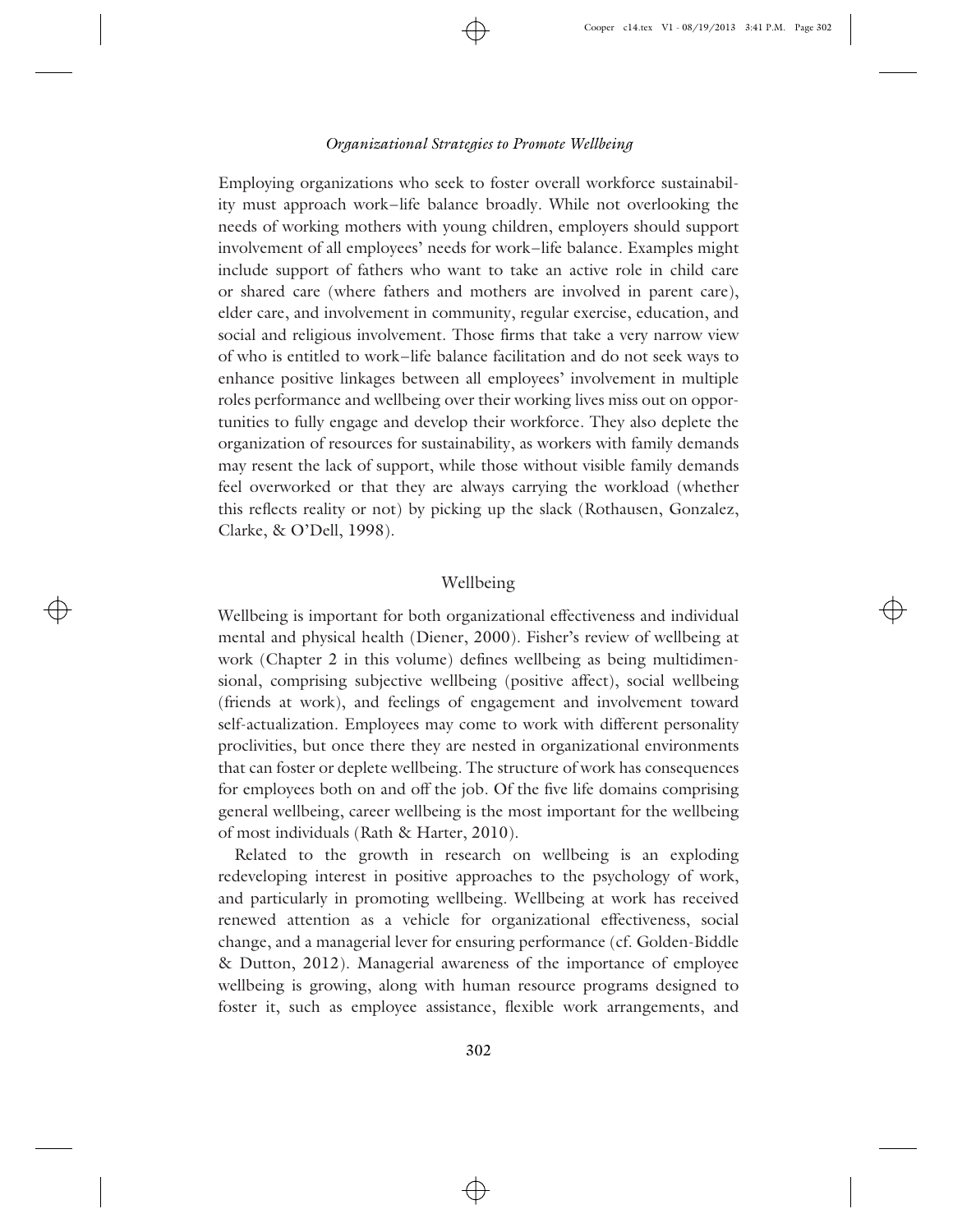fitness initiatives. Best-selling books with titles like *Wellbeing: The Five Essential Elements* (Rath & Harter, 2010), *Feeling Good: The New Mood Therapy* (Burns, 1999), and *Flow: The Psychology of Optimal Experience* (Csikszentmihalyi, 1990) provide evidence of popular interest in cultivating wellbeing. Even some governments have begun to put stock in measures of gross national happiness along with more traditional social and economic indicators of the wellbeing of their citizens (Blanchflower & Oswald, 2011).

Employers have jumped on the bandwagon to promote engagement and wellbeing by measuring engagement via the Gallup surveys. This survey, called the Gallup Q-12, includes items measuring whether an employee "has a close friend at work" or "feel involved in their jobs" (http://www.wellbeingindex.com/), which are indicators that map closely to the definitions of wellbeing at work noted above. Some companies link their leaders' compensation to employee engagement based on research that has shown that engagement is associated with quality, turnover, and customer service (Towers Watson, 2012).

#### Summary of Linkages

Table 14.1. summarizes the definitions and highlights where there are convergence and divergence in concepts. Work–life balance, wellbeing, and sustainability all include notions of positive appraisals of energy at work. Wellbeing also includes satisfaction with work and nonwork roles. Both work–life balance and workforce sustainability include notions of maintaining resources and having an equilibrium. Regarding differences, wellbeing and work–life balance are momentary states. In contrast, sustainability involves short-term action to use human resources in ways that do not deplete resources and also facilitate capabilities to perform in the future.

# **Organizational Strategies to Foster a Sustainable Workforce**

Organizational strategies designed to foster a sustainable workforce include safeguarding against work intensification, promoting workplace social support, and fostering sustainable careers. Table 14.2. gives an overview of activities and outcomes related to these organizational strategies. Highlights of the table are discussed below.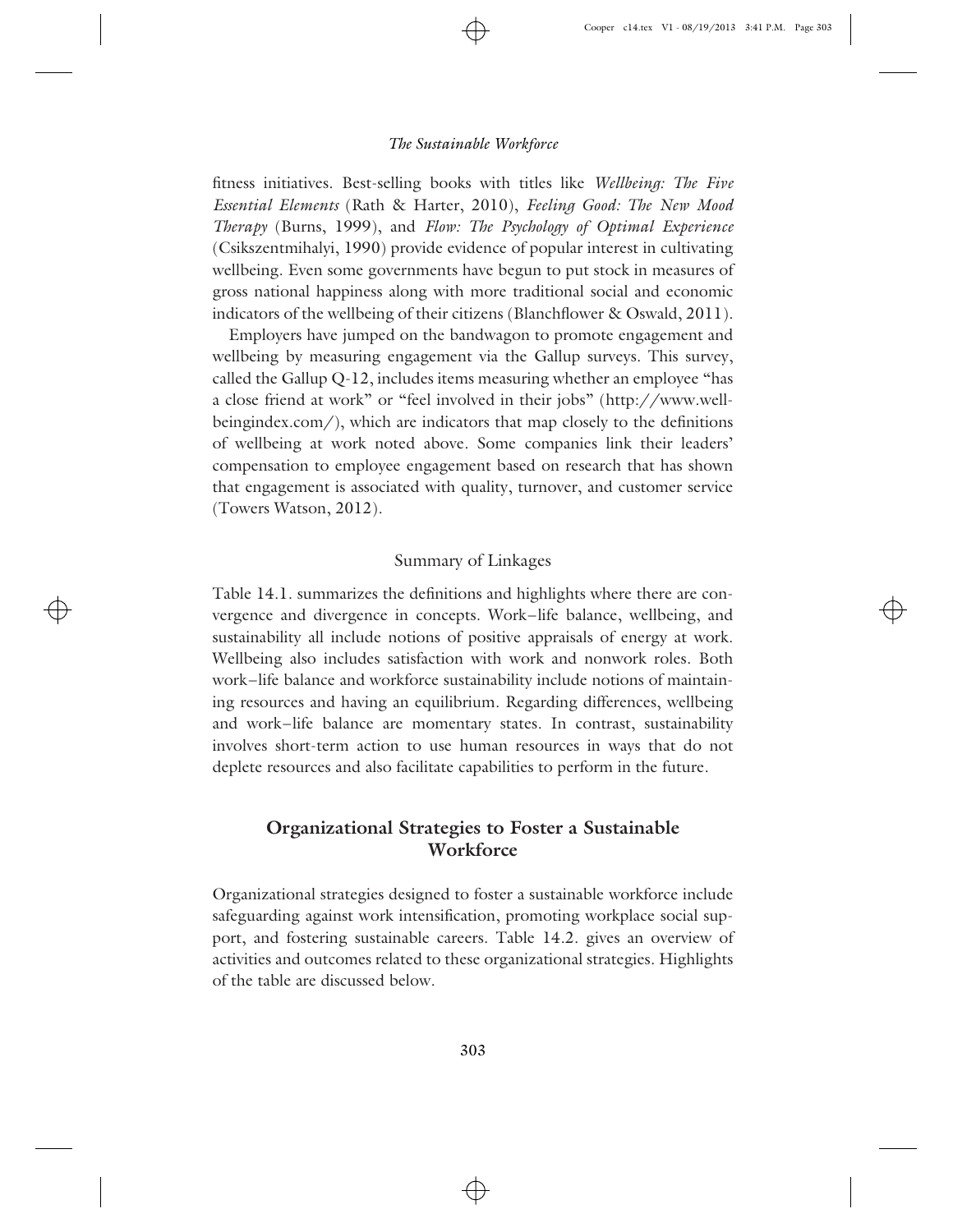Table 14.1. Comparison of Work-Life Balance, Wellbeing, and Sustainability. **Table 14.1.** Comparison of Work–Life Balance, Wellbeing, and Sustainability.

 $\bigoplus$ 

| Construct                        | Definition                                                                                                                                                                                            | Similarity (conceptual<br>connections)                                                                                                                                                                             | Distinctiveness (examples of<br>temporal and content<br>differences)                                                                                                                                                                |
|----------------------------------|-------------------------------------------------------------------------------------------------------------------------------------------------------------------------------------------------------|--------------------------------------------------------------------------------------------------------------------------------------------------------------------------------------------------------------------|-------------------------------------------------------------------------------------------------------------------------------------------------------------------------------------------------------------------------------------|
| Work-life<br>balance             | of success in meeting work<br>Satisfaction and perceptions<br>opportunity for inter-role<br>demands, low levels of<br>conflict among roles,<br>and nonwork role<br>enrichment                         | and appraisals of wellbeing<br>Includes notions of positive<br>Includes positive emotions<br>at work<br>energy                                                                                                     | Linkage between multiple roles as<br>positive and having multiple<br>roles is seen as synergistic<br>Momentary state                                                                                                                |
| Work well-<br>being              | wellbeing at work, work<br>involvement towards<br>Subjective and social<br>self-actualization                                                                                                         | health but also satisfaction<br>reflects not only one's<br>Wellbeing is a term that<br>with work and life                                                                                                          | Known to be related to productivity<br>Summative concept deriving from<br>state of health and quality of<br>organizations, and societies<br>levels among individuals,<br>Momentary state<br>working life.                           |
| Workforce<br>sustain-<br>ability | organizational performance<br>demands without harming<br>Positive energy, capabilities,<br>health on and off the job.<br>vitality, and resources to<br>meet current and future<br>economic and mental | balance, resources are used<br>Resource stance: Like the<br>in equilibrium and not<br>notion of work-life<br>Involves health (like<br>work-nonwork<br>Involves positive<br>relationships<br>wellbeing)<br>depleted | Energy, and notion of maintaining<br>seem to be states, sustainability<br>balance and wellbeing, which<br>Time frame differences: Unlike<br>and restoring resources and<br>takes more of a long-term<br>perspective<br>capabilities |

 $\bigoplus$ 

 $\bigoplus$ 

 $\bigoplus$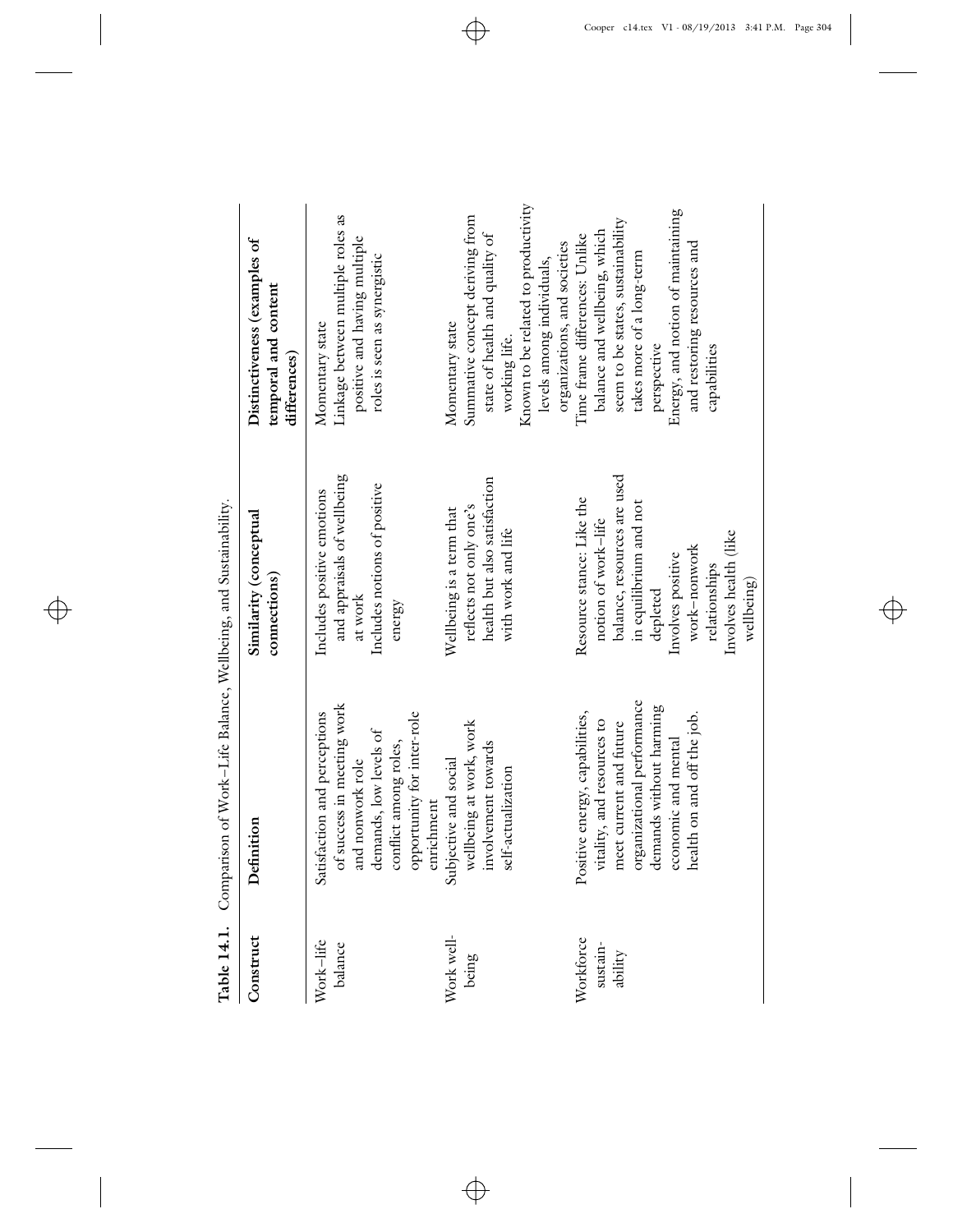Table 14.2. Organizational Strategies for Enhancing Work-Life Balance and Wellbeing to enhance a Sustainable Workforce. **Table 14.2.** Organizational Strategies for Enhancing Work–Life Balance and Wellbeing to enhance a Sustainable Workforce.

 $\bigoplus$ 

| Organizational<br>strategy                            | Definition                                                                                                                                                                                                                                                | Examples of activities                                                                                                                                                                                                                                 | Effects on increasing work-life<br>balance and wellbeing linkages                                                                                                                                                                       |
|-------------------------------------------------------|-----------------------------------------------------------------------------------------------------------------------------------------------------------------------------------------------------------------------------------------------------------|--------------------------------------------------------------------------------------------------------------------------------------------------------------------------------------------------------------------------------------------------------|-----------------------------------------------------------------------------------------------------------------------------------------------------------------------------------------------------------------------------------------|
| management<br>Sustainable<br>career                   | family and personal roles<br>enabling employees to<br>involvement in career,<br>over the life course<br>Practices and policies<br>maintain positive                                                                                                       | Employee say over career changes<br>Leave control for time off work,<br>On-going personal and work<br>vacations, sabbaticals<br>without penalty<br>development<br>Part-time work<br>Part-year work<br>Career breaks                                    | Ability to be advanced in career and be<br>adapted to promote equilibrium in<br>involved in community and family<br>Allows total life resources to be<br>Promotes positive synergies<br>total life space over time                      |
| social support<br>positive<br>workplace<br>Culture of | their wellbeing is valued by<br>workplace sources, such as<br>individuals are embedded<br>individuals perceive that<br>supervisors, supervisors,<br>(Kossek, Pichler, et al.,<br>organization in which<br>The degree to which<br>and the broader<br>2011) | Develop leaders to care about workers Workers' personal time is freed up to<br>Designing work to foster high social<br>Cross-train employees to back each<br>and workers to care about each<br>Reward helping behavior<br>other up<br>support<br>other | $\overline{C}$<br>things on the job and are not burnt<br>Positive emotions and wellbeing at<br>Workers are freed up to learn new<br>Positive work and nonwork social<br>handle personal life demands<br>support spillover<br>work<br>uц |

 $\bigoplus$ 

 $\bigoplus$ 

 $(Continued\; overlap)$ (*Continued overleaf* )

 $\bigoplus$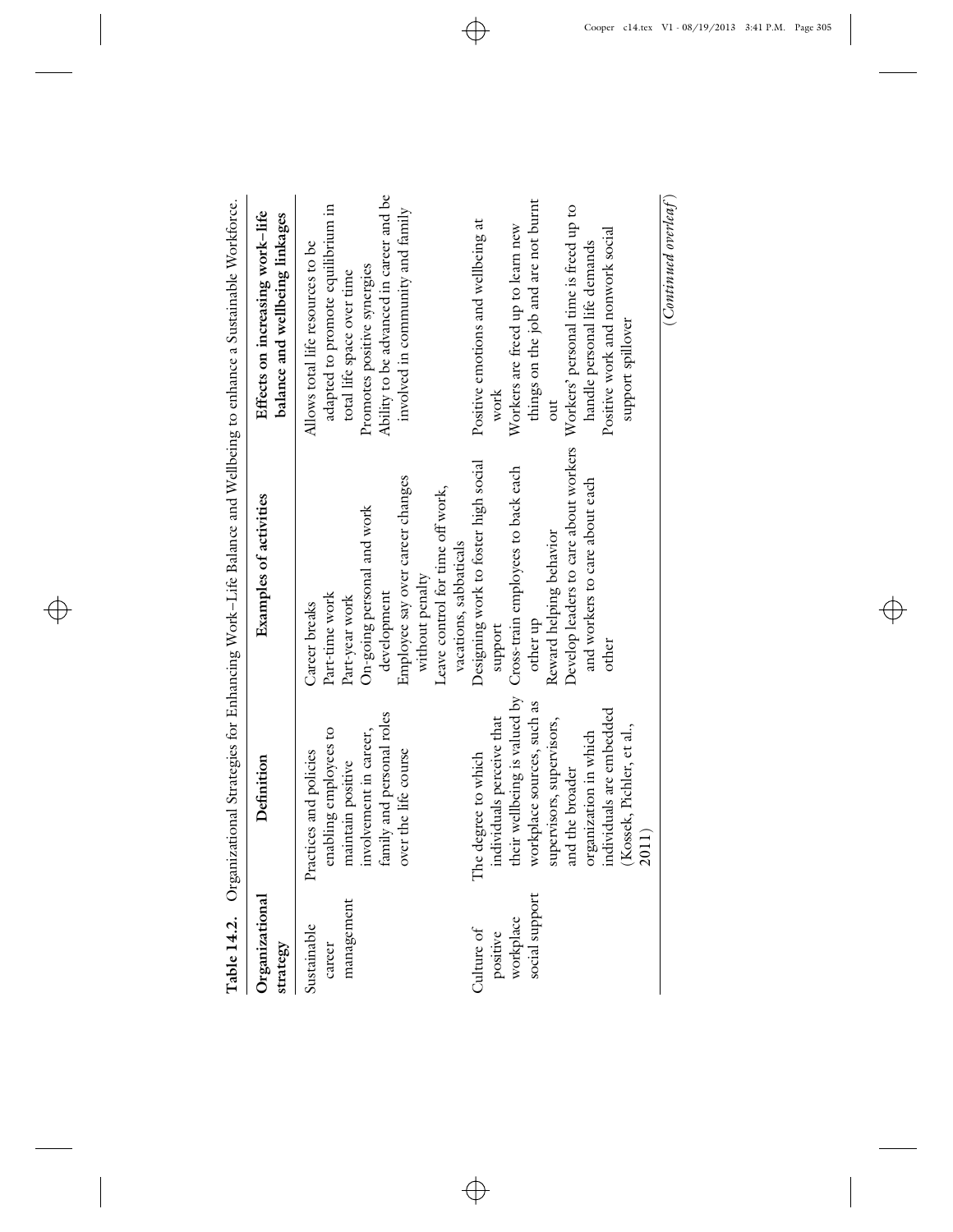Table 14.2. (Continued) **Table 14.2.** (*Continued*)

 $\bigoplus$ 

| Organizational<br>strategy                                                   | Definition                                                                                                                                                                                                                                                                                                                                       | Examples of activities                                                                                                                                                                                                                                                                                                                                                                                                                                                                                                                                                                                                                                                                                                                                                                                                   | Effects on increasing work-life<br>balance and wellbeing linkages                                                                                                                                                                                                                                                                                                                                                 |
|------------------------------------------------------------------------------|--------------------------------------------------------------------------------------------------------------------------------------------------------------------------------------------------------------------------------------------------------------------------------------------------------------------------------------------------|--------------------------------------------------------------------------------------------------------------------------------------------------------------------------------------------------------------------------------------------------------------------------------------------------------------------------------------------------------------------------------------------------------------------------------------------------------------------------------------------------------------------------------------------------------------------------------------------------------------------------------------------------------------------------------------------------------------------------------------------------------------------------------------------------------------------------|-------------------------------------------------------------------------------------------------------------------------------------------------------------------------------------------------------------------------------------------------------------------------------------------------------------------------------------------------------------------------------------------------------------------|
| intensification<br>against work<br>to promote<br>job control<br>Safeguarding | employees at work, usually<br>engagement demanded of<br>pace (speeding up the rate<br>performed), and/or work<br>pressure (e.g., tightening<br>accomplish more work in<br>of deadlines), increased<br>same amount of time)<br>heightened focus and<br>Striving to prevent the<br>experienced as: time<br>overload (trying to<br>at which work is | planning work activities accordingly<br>Valuing quality over quantity or speed<br>and allowing employees to perform<br>Allowing for a measure of job control<br>arrangement) and normalizing the<br>reasonable engagement and effort<br>teleworkers not "overworking" to<br>or discretion over one's work and<br>use of flexibility (e.g., evaluations<br>process by streamlining necessary<br>Creating and fostering a culture of<br>based on results not "face time"<br>procedural steps (e.g., working<br>Striving for synergies in the work<br>attainable and sustainable with<br>Establishing a standard range for<br>employee performance that is<br>compensate for unique work<br>healthy work practices (e.g.,<br>to the best of their abilities<br>Setting realistic deadlines and<br>performance<br>"smarter") | organizational goals can be achieved<br>contain workloads so individual and<br>overall wellbeing at work and home<br>Tapping into employees' engagement<br>and assist employees in maintaining<br>Permits valuing of restorative time to<br>counteract possible work overload<br>Allows employees and managers to<br>at work without exploiting their<br>work effort fosters workforce<br>in harmony<br>wellbeing |

 $\bigoplus$ 

 $\bigoplus$ 

 $\bigoplus$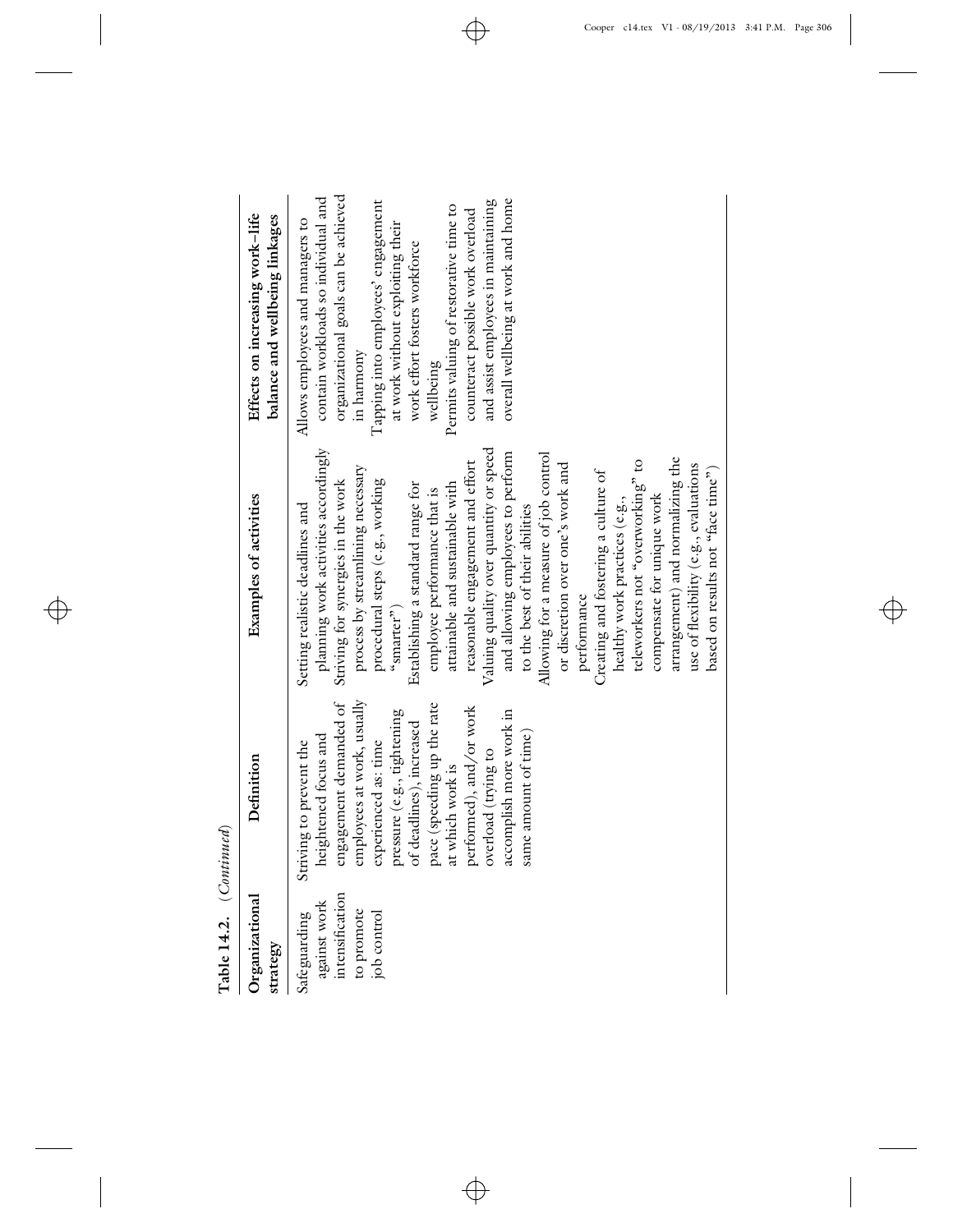## Preventing Work Intensification

One important aspect of work design that promotes wellbeing in the workplace is related to sources of employee stress stemming from a required output at work, or job demands (Karasek, 1979). In settings where decision latitude or job control (discretion) over job demands is largely absent, the wellbeing of employees is adversely affected. An example of this would be when employees work in a high-strain job which has high demands–low control conditions. The Job Demand–Control (JDC) model has been widely accepted and tested within the stress and coping literature (Doef & Maes, 1999) and has now expanded into the work and family literature as well (Gronlund, 2007; Joudrey & Wallace, 2009).

Lack of control or discretion at work, is stress-provoking for employees regardless of the specific job demands (Berset, Semmer, Elfering, Amstad, & Jacobshagen, 2009). Berset et al. (2009) confirmed this by testing the levels of participants' stress hormones during workdays and during weekends. They found that the level of control participants enjoyed at work alleviated their stress levels and enabled them to recover better on their days off and return to work less stressed. Recently, Chiang, Birtch, and Kwan (2010) found that the additional presence of work–life practices in the workplace along with high job control alleviated stress among employees working in high demand jobs. However, employers' interests in wellbeing may be largely self-serving. Ortega (2009) found in his study of Western European employees that organizations permitted employees to have discretion over their work as a mechanism to improve performance in the workplace, rather than as a result of a desire to assist employees in improving their work–life balance. As the boundaries between work and personal life become increasingly blurred through the use of mobile technology and flexible work practices, researchers are beginning to find that total discretion to self-regulate the work–life interface can be harmful if organizational norms encourage employees to remain continuously connected and responsive to work. The phenomenon of constant connection to work has increasingly been linked to attention deficit disorder, stress, and depletion of resources (Kossek & Lautsch, 2007; Turkle, 2011).

Increased workload can be examined in terms of amount of time spent at work (or "work hours"), which is largely where the work and family literature has focused to date (cf. Kossek, Lautsch, & Eaton, 2006; Valcour, 2007). Control at work has been more readily interpreted within the literature in relation to executing individual discretion in where, when, and how work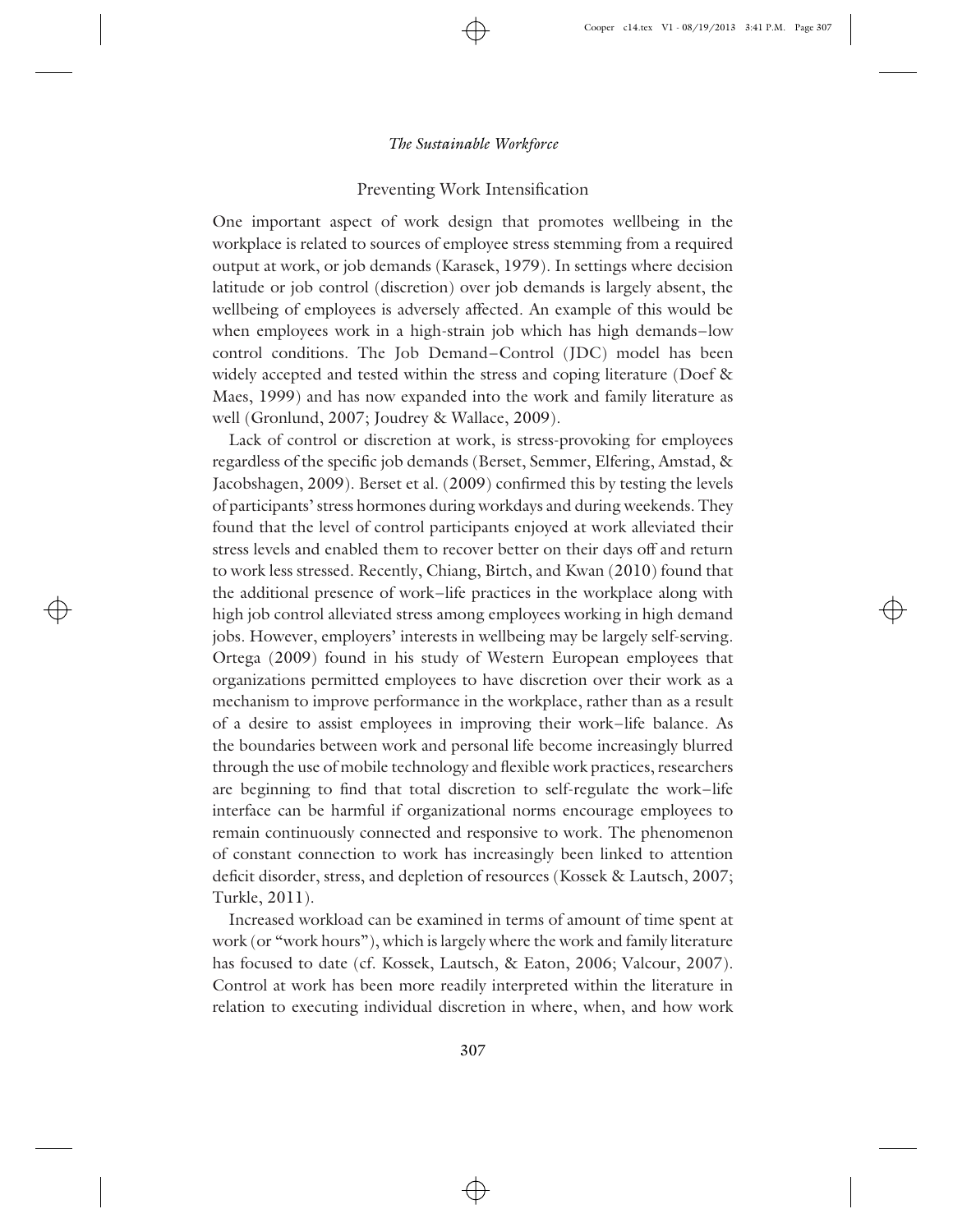is done (e.g., teleworking) and not in how much work is done, given the job duties. Some researchers have approached this issue from a perspective of "psychological job control" over how and when their work gets done (Kossek et al., 2006), whereas other researchers have examined the quantity of work accomplished (i.e., amount of work or "workload") and the qualities by which work is done in terms of the focus and engagement demanded at work (i.e., "work intensification").

Looking at the employee's ability to "push back" on work demands or have discretion in deciding the amount of work they do remains underresearched. However, this becomes important to consider with globalization and technology speeding up and intensifying the pace of business due to continual connectivity across spatial and temporal boundaries (Ladner, 2008). And in the era of managers staying connected to work (Towers, Duxbury, Higgins, & Thomas, 2006), it becomes increasingly important to examine *work overload* and *work intensification*. This is particularly important given that managers can often avail themselves of flexibility to accommodate personal or family needs more readily than most staff employees (e.g., by shifting their work schedules as needed or ad hoc working from home). Managers do not, however, as easily reduce their workload as a means of coping with work– family conflict or stress, although research on professionals and managers with reduced-load work arrangements has shown some evidence of this (Lee, MacDermid, & Buck, 2002).

Moreover, Skinner and Pocock (2008) see the problem of containing work in terms of assessing work overload. There are three dimensions of demands experienced at work, namely: (1) time pressure (e.g., deadlines), (2) high speeds (e.g., pace), and (3) overload (e.g., quantity). Typically, both the number of hours of work and the amount of work to be completed are related to work–life conflict (here, measured in terms of negative spillover and conflict from work to nonwork aspects of life); however, work overload has been shown to be more strongly related (Allan, Loudoun, & Peetz, 2007; Wallace, 1997). Along this vein, Macky and Boxall (2008) advocate working smarter, not longer or more intensely. They found that being more *engaged* in work does not necessarily lead to increased stress and lower balance between work and nonwork activities (based on family, friends, and other aspects of personal life). Yet, in an environment where pressure exists to work longer and harder, and personal time is infringed upon in the name of work, employees report less job satisfaction, higher stress, and lower work–life balance. Recently, Parker, Jimmieson, and Amiot (2010) found that job control can be effective in stress management for those who are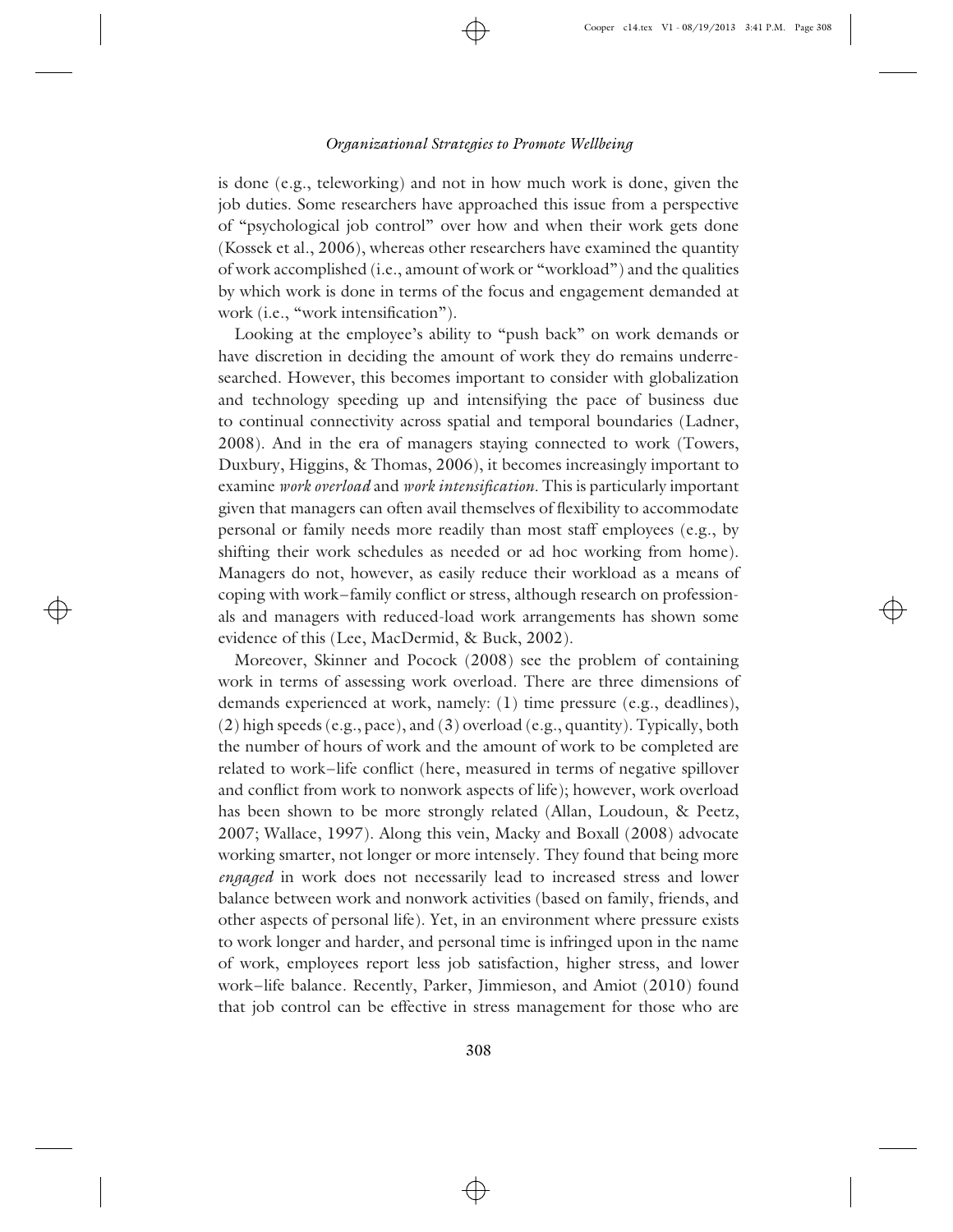highly engaged in their work (meaning that they are working intensely and are highly motivated).

Kelliher and Anderson (2010) investigated the notion of "work intensification" among those who are working differently through remote and reduced-load work flexible work arrangements to manage work and family demands. Here, work intensification is conceptualized as energy and effort that is put forth in doing work, typically in a concentrated manner (e.g., having too much work to do in the time normally allotted for work). The authors identify three ways by which work intensification arises: (1) it can be *imposed*, due to organizational change such as downsizing and other resource cutbacks, (2) it can be *enabled*, when employees work harder during work time because they have fewer distractions when remote working, and (3) through an *exchange*, which stems from employees working harder to reward the organization for allowing them certain flexibilities. What can be problematic here among flexworkers is that although they may report high job satisfaction for having the flexibility they desire, they may experience a more intense work setting which over time could be detrimental to their overall wellbeing.

#### *Examples of work-intensification reduction activities and outcomes.*

As Table 14.2. shows, managers can increase job control and prevent work intensification by setting realistic deadlines and planning work activities accordingly. They can also strive for synergies in the work process by identifying ways to get rid of low-value work that does not help productivity and is unnecessary, such as poorly run meetings. They can have a range for employee performance that looks at productivity that is maintained on outcomes and quality and is assessed over a period of time. Overworking, such as teleworkers trying to be available 24/7, in order to have access to flexibility is not rewarded. Taking breaks, vacations, and time for recovery from work is valued.

#### Sustainable Careers

Sustainable careers allow individuals to have positive career experiences over the long term in ways that promote organizational and individual effectiveness. We define a sustainable career as providing: (1) security to meet economic needs; (2) fit with one's core career and life values; (3) flexible and capable of evolving to suit one's changing needs and interests; and (4) renewable so that individuals have regular opportunities for rejuvenation.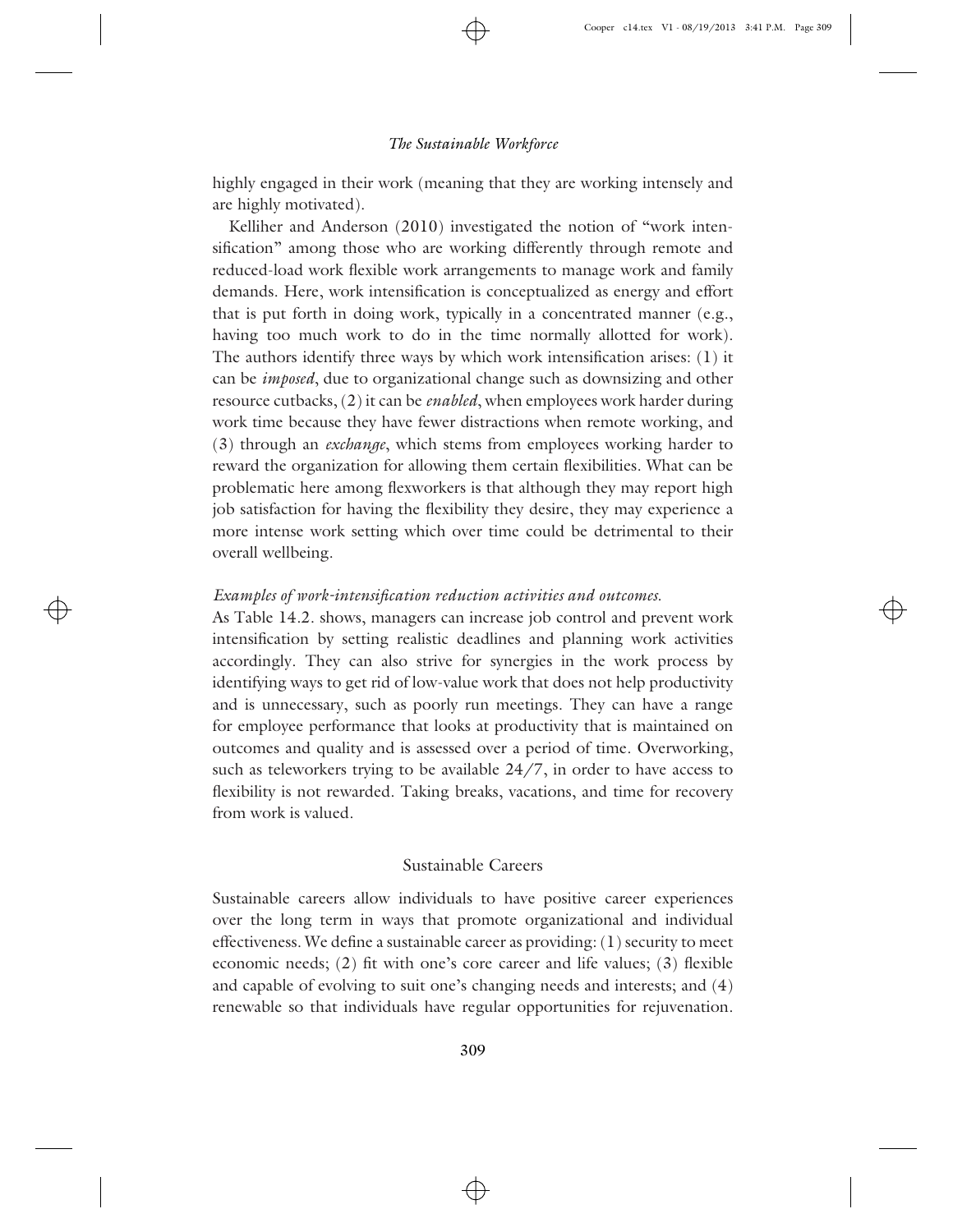Thus, a sustainable career is dynamic and flexible; it features continuous learning, periodic renewal, the security that comes from employability, and a harmonious fit with the individual's skills, interests and values (Newman, 2011; Valcour, 2013). Sustainable career strategies help individuals to maintain an evolving sequence of work experiences over time (Arthur, Hall, & Lawrence, 1989) in ways that allow an employee to have positive career experiences in the present and over the long term. This avoids burnout and allows positive emotions (wellbeing) to be linked to career success over time. Sustainable careers can sometimes involve reduced-load work strategies to prevent intensification and overload. A longitudinal study by Hall, Lee, Kossek, and Las Heras (2012) examined the objective and subjective career success of 73 managers and high-level professionals who decided to reduce their workloads to support higher involvement in family and other personal activities. What they found was that taking time out to reduce career demands did not necessarily harm long-term economic and social success, with one exception: individuals who remained part time for more than 7 years were less likely to be promoted than individuals who returned to full-time employment over the period. The study also found very little relationship between objective and subjective success. Comparing extreme cases of individuals who were higher or lower on perceptions of career success was also informative. The use of flexible work–life arrangements such as reduced-load work was not a panacea in and of itself for sustainable careers. Rather it was the psychological meaning of wellbeing and the ability to remain involved in family life while having a career and vice versa that allowed these high-talent individuals to craft lives that work for them, fostering cross-domain success.

Studies such as this remind us how important it is to look at the nonwork side of the work–nonwork equation to see how restorative time helps experiences in the work or nonwork domains. Leisure time is crucial for employee wellbeing and performance (Fritz & Sonnentag, 2006; Fritz, Sonnentag, Spector, & McInroe, 2010), and especially for those working in intense and stressful environments, such as the lawyers Joudrey and Wallace (2009) study. Having the ability to control working time affects a person's ability to restore his- or herself over a career. Like work intensification, job control is also important for the enactment of sustainable careers. Having control not only over the number and scheduling of work hours (i.e., flextime), but also over the overall amount of work expected is important for a sustainable career (Geurts, Beckers, Taris, Kompier, & Smulders, 2009) because control over the prevention of work overload allows individuals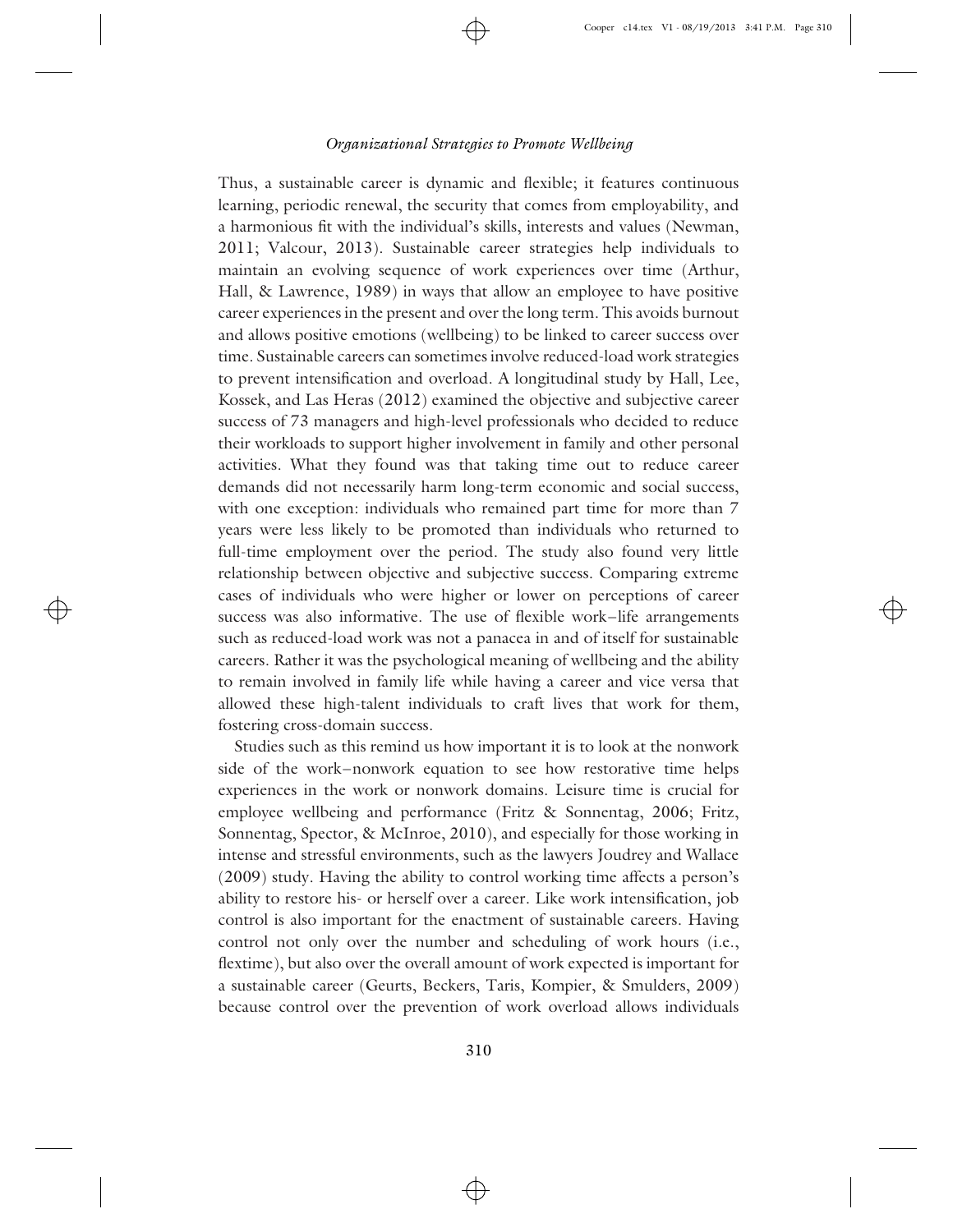to maintain the resources needed for career success (Grebner, Elfering, & Semmer, 2010) and to have a life outside of work.

This leads us to another emergent strategy for sustainable careers: "leave control." Enabling adequate time off and respecting vacation time improves employee work–life balance. Leave control has the effect of taking workload "off of one's plate" or freeing one's agenda. In their study, Geurts et al. (2009) found that leave control in particular contributed to a lower incidence of work interfering with family and fostered employee wellbeing.

Leave control is needed not only to sustain involvement in caregiving over career, but also to give time for continual lifelong learning and education. Having time to make friends, have hobbies, and be involved in one's community while developing a career enables a successful retirement (Newman, 2011). Leave control promotes economic wellbeing because people do not feel forced to retire, a consideration that is particularly important for the millions of older workers who lack adequate financial resources for retirement. It also enhances social wellbeing because individuals do not perceive their careers as hurting their health or their ability to be successful parents, spouses, children, and community members. In a sustainable workforce, taking care of health and engaging in community and other important roles is not devalued relative to work demands.

### *Examples of activities and outcomes.*

As Table 14.2. shows, examples of sustainable career activities are permitting career breaks without losing one's job, part-time and part-year work, regular time off for personal and professional development, and giving employees the ability to ramp up or ramp down their career intensity without penalty. With the growth in electronic communication making it more difficult for employees to take a break from 24/7 availability, increasing leave control to have time off work, vacations, and sabbaticals is increasingly important to prevent burnout and exhaustion and the rise of health problems (Fritz, Yankelevich, Zarubin, & Barger, 2010). The benefits of these strategies are that they allow total life resources to be adapted to promote equilibrium in total life space over time. Synergies and positive energies are promoted between work and nonwork. Individuals also have greater positive wellbeing as they feel they are able to advance in their careers and be involved in community and family without sacrificing their values or health.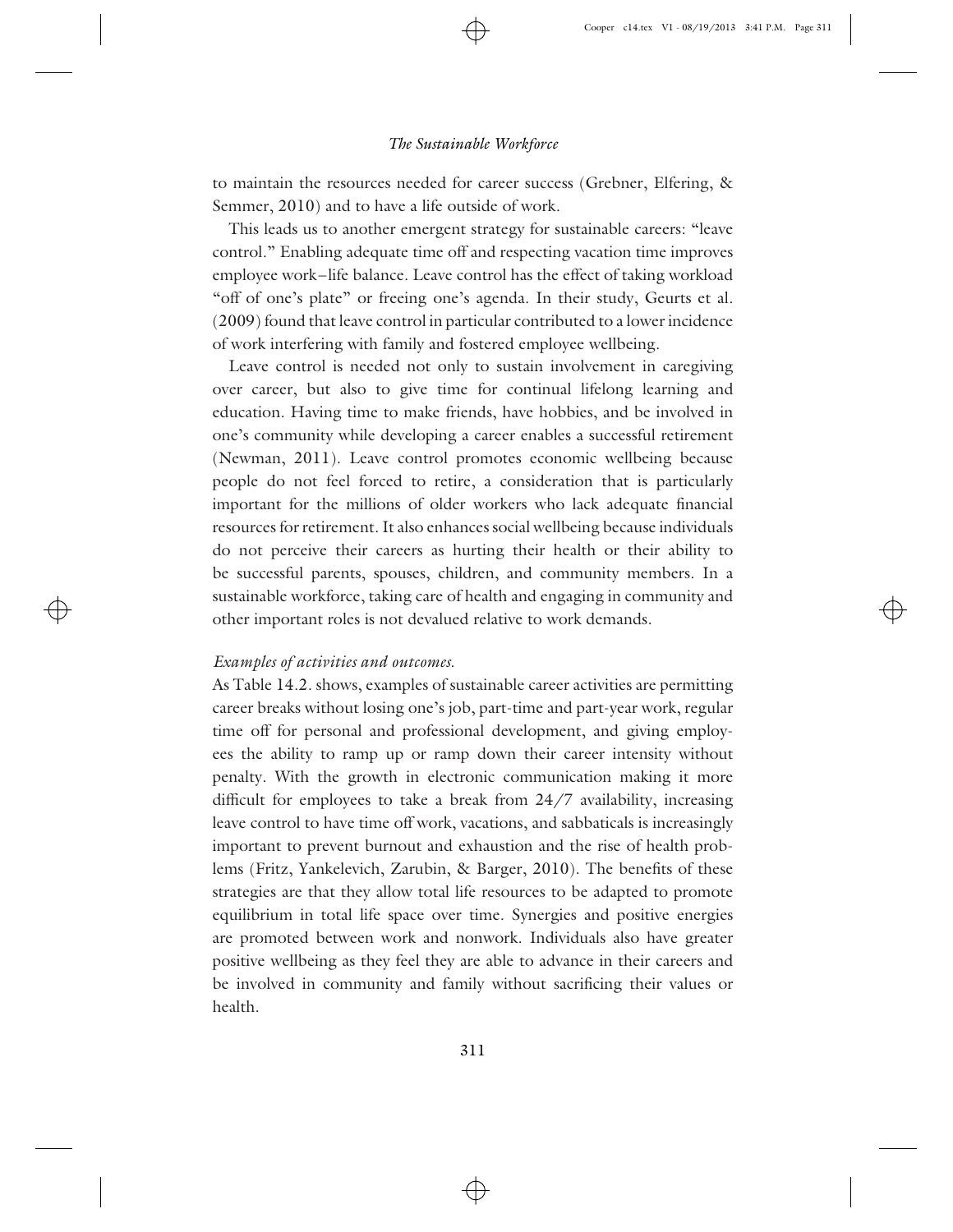#### *Workplace social support.*

Creating organizational cultures that foster positive workplace social support as an ongoing aspect of the work environment is a key element of building a sustainable workforce. A recent meta-analysis (Kossek, Pichler, Bodner, & Hammer, 2011) defines "workplace social support" as the degree to which employees perceive that supervisors, coworkers, or employers care about their global wellbeing on the job through providing positive social interaction or resources. The authors note that workplace social support can be content-general or content-specific. General support is defined as overall communication of concern, such as emotional support or instrumental support to ensure the wellbeing of an employee. Most organizational research has focused on the benefits of general social support for job performance. Research on positive relational interactions on work is growing and suggests that when employees feel their wellbeing is cared for by others at work, they are more likely to care about the recipients of their work tasks. Some scholars go as far as to argue that jobs can actually be designed to increase workplace social support and the act of caring (Grant, 2007).

Workplace social support can also be content-specific, pertaining to individual perceptions of receiving care to carry out a specific role demand (e.g., dependent care, healthy behaviors such as exercise) (Kossek, Hammer, et al., 2012). For example, a randomized study by Hammer, Kossek, Bodner, Anger, and Zimmerman (2011) found leaders and coworkers can be trained to demonstrate these behaviors and increase positive social interaction and resources to be able to carry out family demands. The authors showed that depressive symptoms were reduced, job satisfaction increased, and work–family conflict decreased. A multilevel study of the group dynamics of having leaders who are seen as more supportive of personal life shows that individuals in workgroups with more supportive leaders are more likely to follow safety procedures, have higher sleep quality, and perform better.

#### *Examples of workplace social support activities and outcomes.*

As shown in Table 14.2., examples of workplace social support activities include relational task design to foster high social support on the job (Grant, 2007). Employees are motivated to voluntarily cross-train and back each other up. Helping behavior is rewarded. Leaders are trained, rewarded, and developed to care about workers' lives on and off the jobs. Leaders themselves are cared for so they do not burn out and are able to care for workers. This role modeling facilitates workers to care more about each other as they build a culture of care and bench strength for future leaders.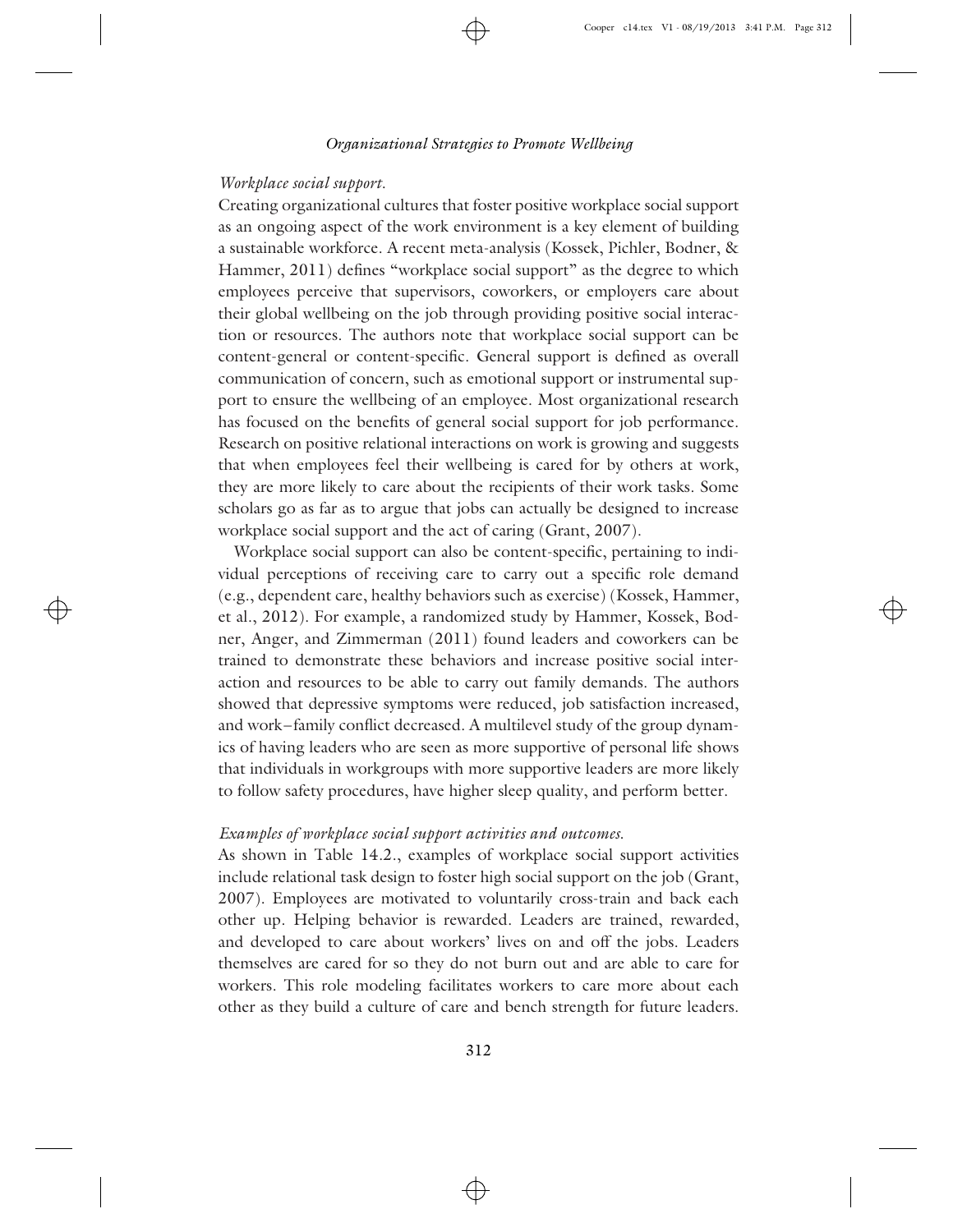The outcomes of such activities are enhancement of positive emotions and wellbeing at work. Positive spillover from work to home occurs. Workers feel empowered to learn new things on the job and are not burnt out. Employee's personal time is freed up to handle personal life demands so less negative spillover from personal life to work occurs.

### **Conclusions and Future Directions**

Examining wellbeing and work–life balance as levers for creating a sustainable workforce are an important vein of inquiry warranting further investigation. Countervailing the growing trends toward work intensification, reducing career sustainability over the life course, and the depletion of workplace social support on and off the job is critical to ensure the long-term health of workers and society. We have also demonstrated in our discussion of these concepts how much they are overlapping yet potentially synergistic.

Future research should build on recent studies suggesting that measurement of employee influence over how work gets accomplished is important to consider in mitigating strain from work and family demands (cf. Berset et al., 2009). Research is also needed to better understand how not only total work hours relate to employee wellbeing, but also the sustainability of work hours, that is, the amount and intensity of the work experienced during working time as well. What is also not clearly understood, however, are the absolute standards and the role of individual agency in containing the scope of jobs. This entails a study of increasing employee ability to have greater choice to determine what should reasonably be expected of them to accomplish in their work role, within an acceptable amount of time. This could be relevant, for instance, for those who travel as part of their job duties, with varying degrees of input as to when and for how long they are away from home. Similarly, it would be beneficial for individuals with night work, which has been shown to be deleterious to health, to be able to place limits on the amount of night working time without jeopardizing their jobs.

As the preceding paragraph suggests, workforce sustainability demands greater attention to and respect for the individual's voice in determining the intensity with which work is approached. In an era of global competition and economic crises, needing to do more work with less organizational resources is not uncommon. The availability of  $24/7$  connectivity via technology creates a society where employees are less able to release themselves from the ongoing demands of the workplace. Increasingly, work may creep into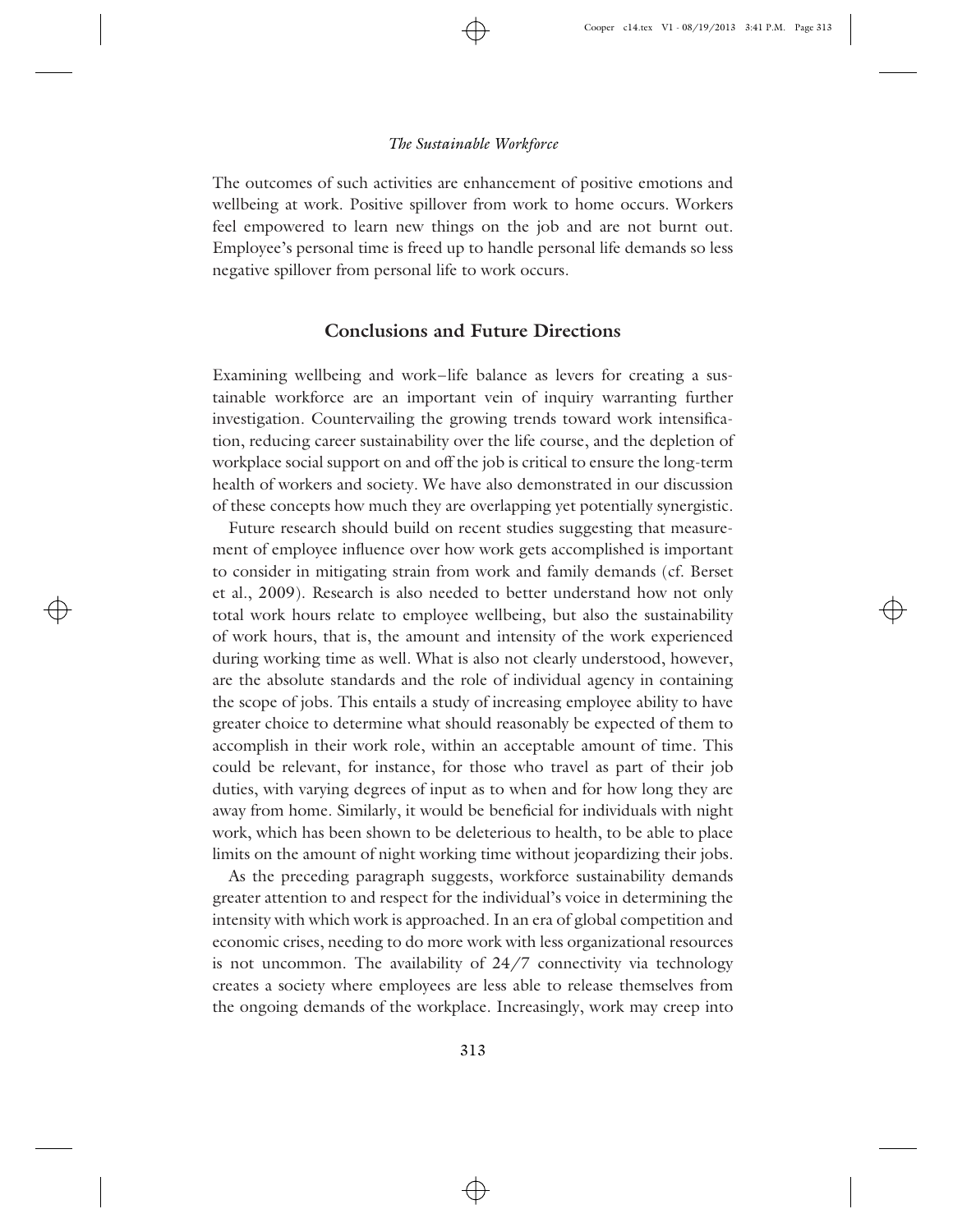evenings or weekend time formerly reserved for the family, as well as other restorative periods such as vacations and sabbaticals. So what remains unclear is what mechanisms may facilitate an employee's ability to contain or control the demanding nature of their work. For example, can norms around technology use or supportive work– family cultures help in these instances?

Studies might examine journals or time diary research to see how employees spend their time and on what activities. For each activity, employees could reord their physical state and/or emotions as well as their overall feeling of wellbeing in the moment. This would help scholars to better understand the connection between work activities and nonwork activities (e.g., duration, intensity) and the effects on wellbeing while on and off the job over time.

Longitudinal studies could be conducted with employees over time to identify peak moments of positive career experience and examine if higher periods of job control and reduced-load work preceded such experiences and were linked to overall wellbeing through periods of work and nonwork. A control group might include other professionals where work was not contained to be more sustainable but had constant crunch times and/or cycles of intensity.

Workplace intervention studies might set up a workload "bank" within a team of employees doing similar kind of work or working on a project together. Employees of a similar skill set could be socialized to increase social support for each other and trade-off workload and hours. Employees could log when they estimate having a window of time/energy free (creating credits in the system) and others can request their time (help) if they are overloaded at the moment, or log that they need help. Those that return the favor of sharing are rewarded as role models in the cultural system.

Lastly, we urge scholars to work with organizations to investigate how to use internal social media platforms to post success stories and best practices that optimize workflow, wellbeing, and work–life balance to help their employees "work smarter." Job analysis and scoping work to determine reasonable timeframes or energy targets for task performance in different work roles could be a continuous improvement target that is evaluated on a regular basis. Work intensification could be tracked and measured in terms of work performance (and then measured against the guidelines set by HR, in consultation with employees who know the job). Similarly, sustainable career development could also be examined and refined by tracking how wellbeing and work–life balance over time, taking breaks when needed,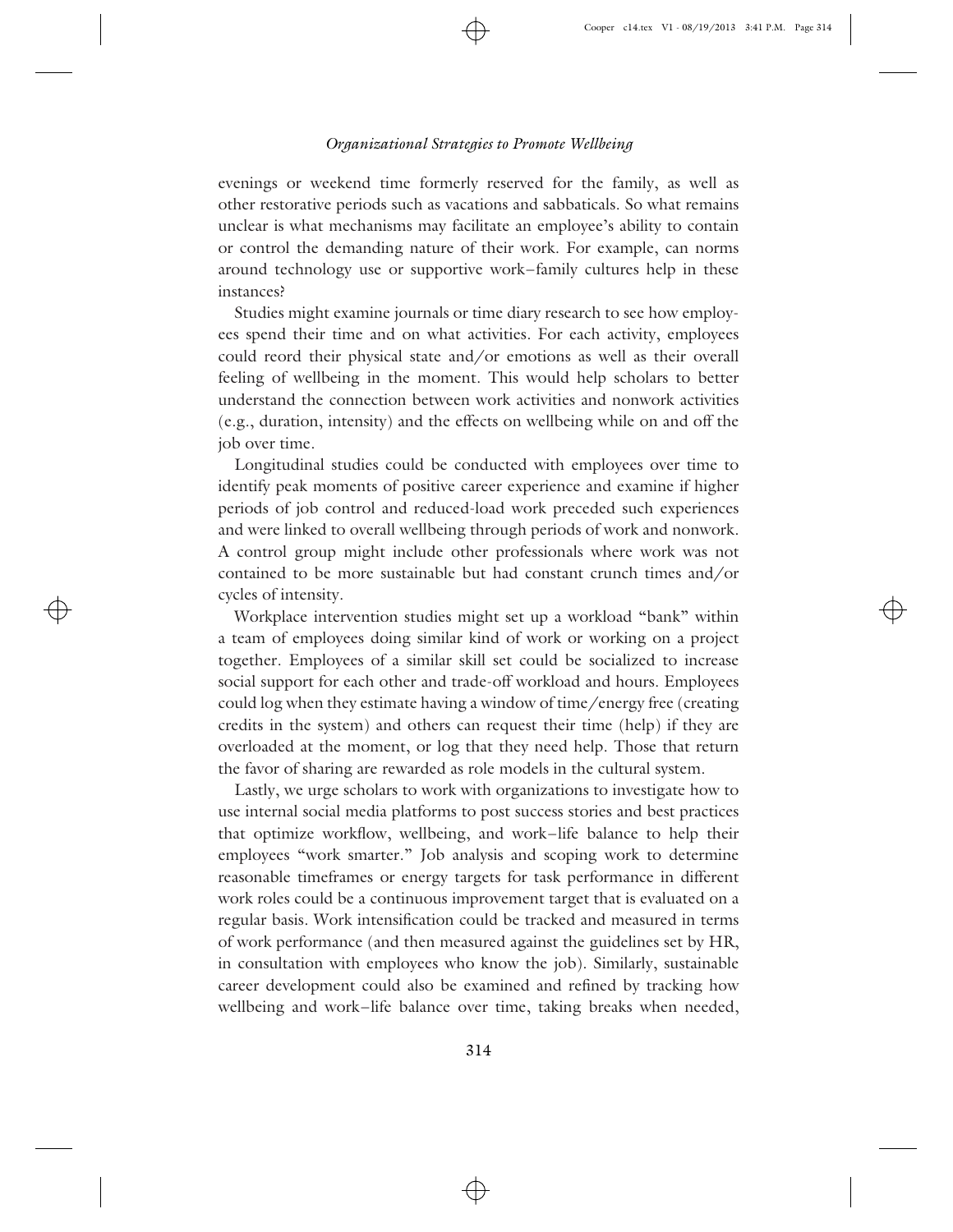slowing down and speeding up career progression in order to accommodate the needs of other life roles, are linked to long-term career success, and to overall effectiveness and satisfaction on and off the job.

## **References**

- Allan, C., Loudoun, R., & Peetz, D. (2007). Influences on work/non-work conflict. *Journal of Sociology*, *43*(3), 219–239.
- Arthur, M. B., Hall, D. T., & Lawrence, B. S. (Eds.). (1989). *Handbook of career theory*. Cambridge: Cambridge University Press.
- Berset, M., Semmer, N. K., Elfering, A., Amstad, F. T., & Jacobshagen, N. (2009). Work characteristics as predictors of physiological recovery on weekends. *Scandinavian Journal of Work, Environment & Health*, *35*(3), 188–192.
- Blanchflower, D. G., & Oswald, A. J. (2011). International happiness: A new view on the measure of performance. *Academy of Management Perspectives*, *25*(1), 6–22.
- Burns, D. D. (1999). *Feeling good: The new mood therapy* (Revised and updated ed.). New York: Avon.
- Chiang, F. F. T., Birtch, T. A., & Kwan, H. K. (2010). The moderating roles of job control and work-life balance practices on employee stress in the hotel and catering industry. *International Journal of Hospitality Management*, *29*(1), 25–32.
- Cooperider, D., & Fry, R. (2012). Minor flourishing and the positive psychology of sustainability. *Journal of Corporate Citizenship*, *46*, 3–12.
- Csikszentmihalyi, M. (1990). *Flow: The psychology of optimal experience*. New York: Harper & Row.
- Demerouti, E., Bakker, A. B., & Voydanoff, P. (2010). Does home life interfere with or facilitate job performance? *European Journal of Work and Organizational Psychology*, *19*(2), 128–149.
- Diener, E. (2000). Subjective well-being. *American Psychologist*, *55*, 34–43.
- Doef, M. v. d., & Maes, S. (1999). The job demand-control (-support) model and psychological well-being: A review of 20 years of empirical research. *Work & Stress*, *13*(2), 87–114.
- Ehnert, I. (2009). *Sustainable human resource management: A conceptual and exploratory analysis from a paradox perspective*. Berlin–Heidelberg: Physica-Verlag.
- Fritz, C., & Sonnentag, S. (2006). Recovery, well-being, and performance-related outcomes: The role of workload and vacation experiences. *Journal of Applied Psychology*, *91*(4), 936–945.
- Fritz, C., Sonnentag, S., Spector, P. E., & McInroe, J. A. (2010a). The weekend matters: Relationships between stress recovery and affective experiences. *Journal of Organizational Behavior*, *31*(8), 1137–1162.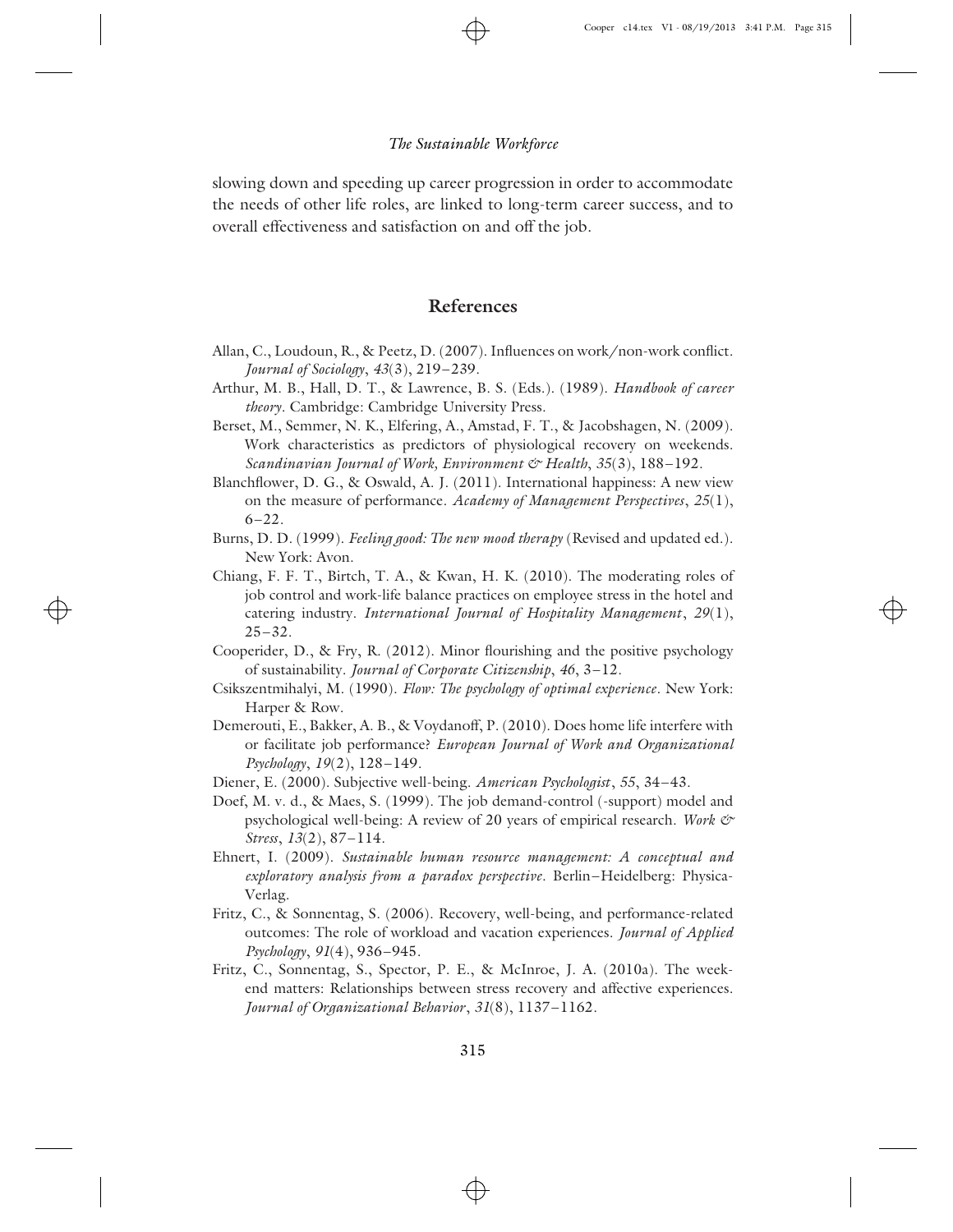- Fritz, C., Yankelevich, M., Zarubin, A., & Barger, P. (2010). Happy, healthy, and productive: The role of detachment from work during nonwork time. *Journal of Applied Psychology*, *95*(5), 977–983.
- Frone, M. R. (2003). Work-family balance. In J. C. Quick & L. E. Tetrick (Eds.), *Handbook of occupational health psychology* (pp. 143–162). Washington, DC: American Psychological Association.
- Kofodimos, J. R. (1993). *Balancing act: How managers can integrate successful careers and fulfilling personal lives*. San Francisco: Jossey-Bass.
- Geurts, S. A. E., Beckers, D. G. J., Taris, T. W., Kompier, M. A. J., & Smulders, P. G. W. (2009). Worktime demands and work-family interference: Does worktime control buffer the adverse effects of high demands? *Journal of Business Ethics*, *84*, 229–241.
- Golden-Biddle, K., & Dutton, J. (2012). *Using a positive lens to explore social change and organizations: Building a theoretical and research foundation*. New York: Routledge.
- Grant, A. M. (2007). Relational job design and the motivation to make a prosocial difference. *Academy of Management Review*, *32*, 393–417.
- Grebner, S., Elfering, A., & Semmer, N. K. (2010). The success resource model of job stress. In P. L. Perrewé & D. C. Ganster (Eds.), *New developments in theoretical and conceptual approaches to job stress* (Vol. 8, pp. 61–108). Bingley: Emerald Books.
- Greenhaus, J. H., & Allen, T. D. (2010). Work-family balance: A review and extension of the literature. In L. E. Tetrick & J. C. Quick (Eds.), *Handbook of occupational health psychology* (2nd ed., pp. 165–183). Washington, DC: American Psychological Association.
- Greenhaus, J. H., Collins, K. M., & Shaw, J. D. (2003). The relation between work-family balance and quality of life. *Journal of Vocational Behavior*, *63*(3), 510–531.
- Gronlund, A. (2007). More control, less conflict? Job demand-control, gender and work-family conflict. *Gender, Work and Organization*, *14*(5), 476–497.
- Hall, D. T., Lee, M. D., Kossek, E. E., & Heras, M. L. (2012). Pursuing career success while sustaining personal and family well-being: A study of reduced-load professionals over time. *Journal of Social Issues*, *68*(4), 742–766.
- Hammer, L. B., Kossek, E. E., Bodner, T., Anger, K., & Zimmerman, K. (2011). Clarifying work-family intervention processes: The roles of work-family conflict and family supportive supervisor behaviors. *Journal of Applied Psychology*, *96*(1), 134–150.
- Joudrey, A. D., & Wallace, J. E. (2009). Leisure as a coping resource: A test of the job demand-control-support model. *Human Relations*, *62*(2), 195–217.
- Karasek, R. A., Jr. (1979). Job demands, job decision latitude, and mental strain: Implications for job redesign. *Administrative Science Quarterly*, *24*(2), 285–308.
- Kalleberg, A. L. (2009). Precarious work, insecure workers: Employment relations in transition. *American Sociological Review*, *74*(1), 1–22.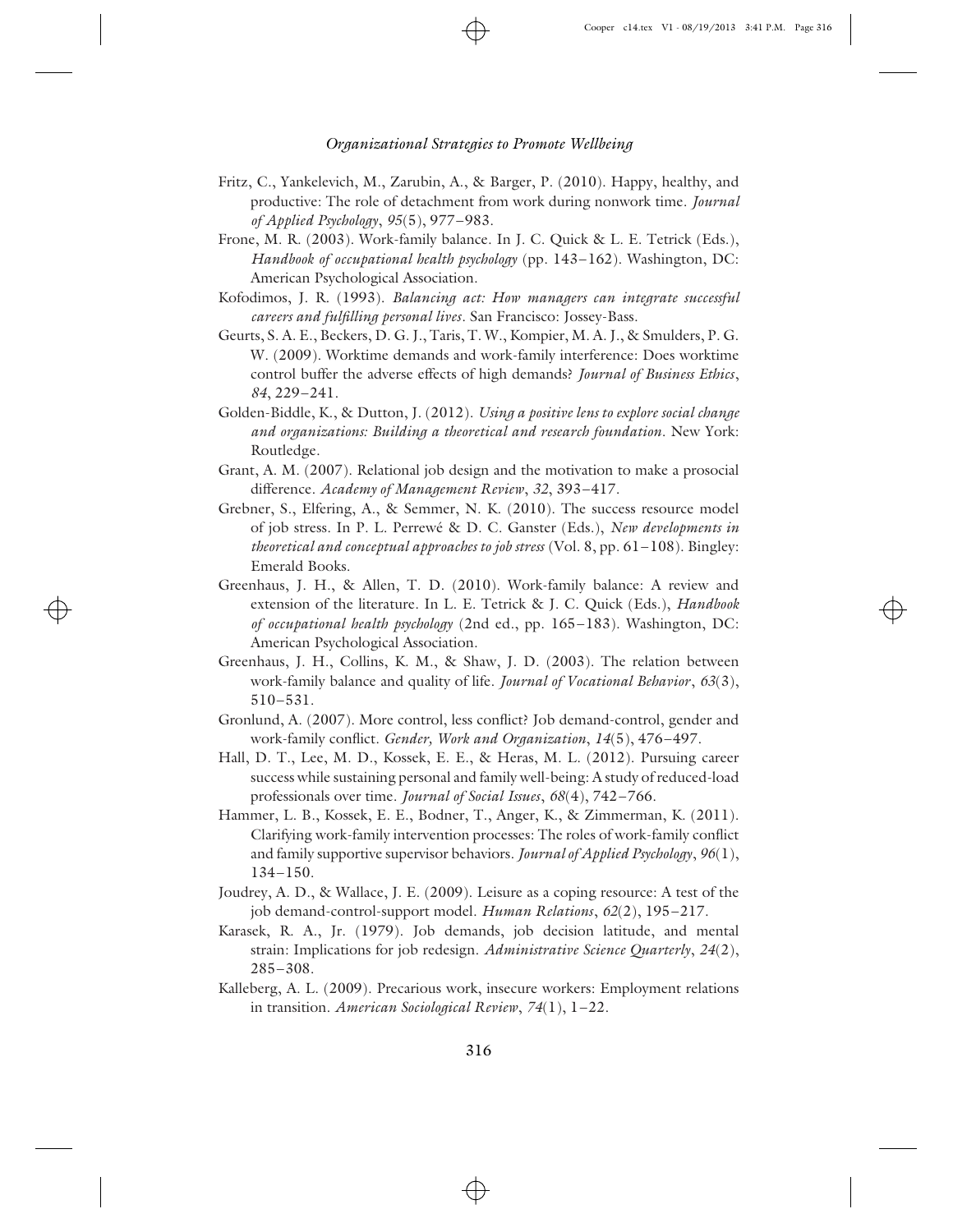- Kelliher, C., & Anderson, D. (2010). Doing more with less? Flexible working practices and the intensification of work. *Human Relations*, *63*(1), 83–106.
- Kossek, E., Baltes, B., & Matthews, R. (2011). How work-family research can finally have an impact on organizations. *Industrial and Organizational Psychology: Perspectives on Science and Practice*, *4*, 352- 369.
- Kossek, E., Hammer, L., Bodner, T., Petty, R., Michel, J., & Yragui, N. (2012). A multi-level model of antecedents of work-family support, conflicts & effectiveness. Paper presented at the Academy of Management meetings, Boston, August.
- Kossek, E., Kaillaith, T., & Kaillaith, P. (2012). Achieving employee wellbeing in a changing work environment: An expert commentary on current scholarship. *International Journal of Manpower*, *33(*7*)*, 738–753.
- Kossek, E., & Lautsch, B. (2007). *CEO of Me: Creating a life that works in the flexible job age*. Upper Saddle River, NJ: Pearson.
- Kossek, E. E., Lautsch, B. A., & Eaton, S. C. (2006). Telecommuting, control, and boundary management: Correlates of policy use and practice, job control, and work-family effectiveness. *Journal of Vocational Behavior*, *68*(2), 347–367.
- Kossek, E., Pichler, S., Bodner, T., & Hammer, L. (2011). Workplace social support and work-family conflict: A meta-analysis clarifying the influence of general and work-family specific supervisor and organizational support. *Personnel Psychology*, *64*, 289–313.
- Kossek, E., Ruderman, M., Braddy, P., & Hannum, K. (2012c). Work–nonwork boundary management profiles: A person-centered approach. *Journal of Vocational Behavior*, *81*, 112–128.
- Ladner, S. (2008). Laptops in the living room: Mobile technologies and the divide between work and private time among interactive agency workers. *Canadian Journal of Communication*, *33*(3), 465–489.
- Lambert, S. (2008). Passing the buck: Labor flexibility practices that transfer risk onto hourly workers. *Human Relations*, *61*, 1203–1227.
- Lee, M. D., MacDermid, S. M., & Buck, M. L. (2002). Reduced-load work arrangements: Response to stress or quest for integrity of functioning? In D. L. Nelson & R. J. Burke (Eds.), *Gender, work stress, and health* (pp. 169–190). Washington, DC: American Psychological Association.
- Lewis, S. & Anderson, D. (2013). *Work-life balance in the context of public section cuts*. Paper presented at the annual meeting of Divisional Occupational Psychology Annual meeting, Chester, U.K. January.
- Macky, K., & Boxall, P. (2008). High-involvement work processes, work intensification and employee well-being: A study of New Zealand worker experiences. *Asia Pacific Journal of Human Resources*, *46*(1), 38–55.
- Newman, K. L. (2011). Sustainable careers: Lifecycle engagement in work. *Organizational Dynamics*, *40*(2), 136–143.
- Ortega, J. (2009). Why do employers give discretion? Family versus performance concerns. *Industrial Relations*, *48*(1), 1–26.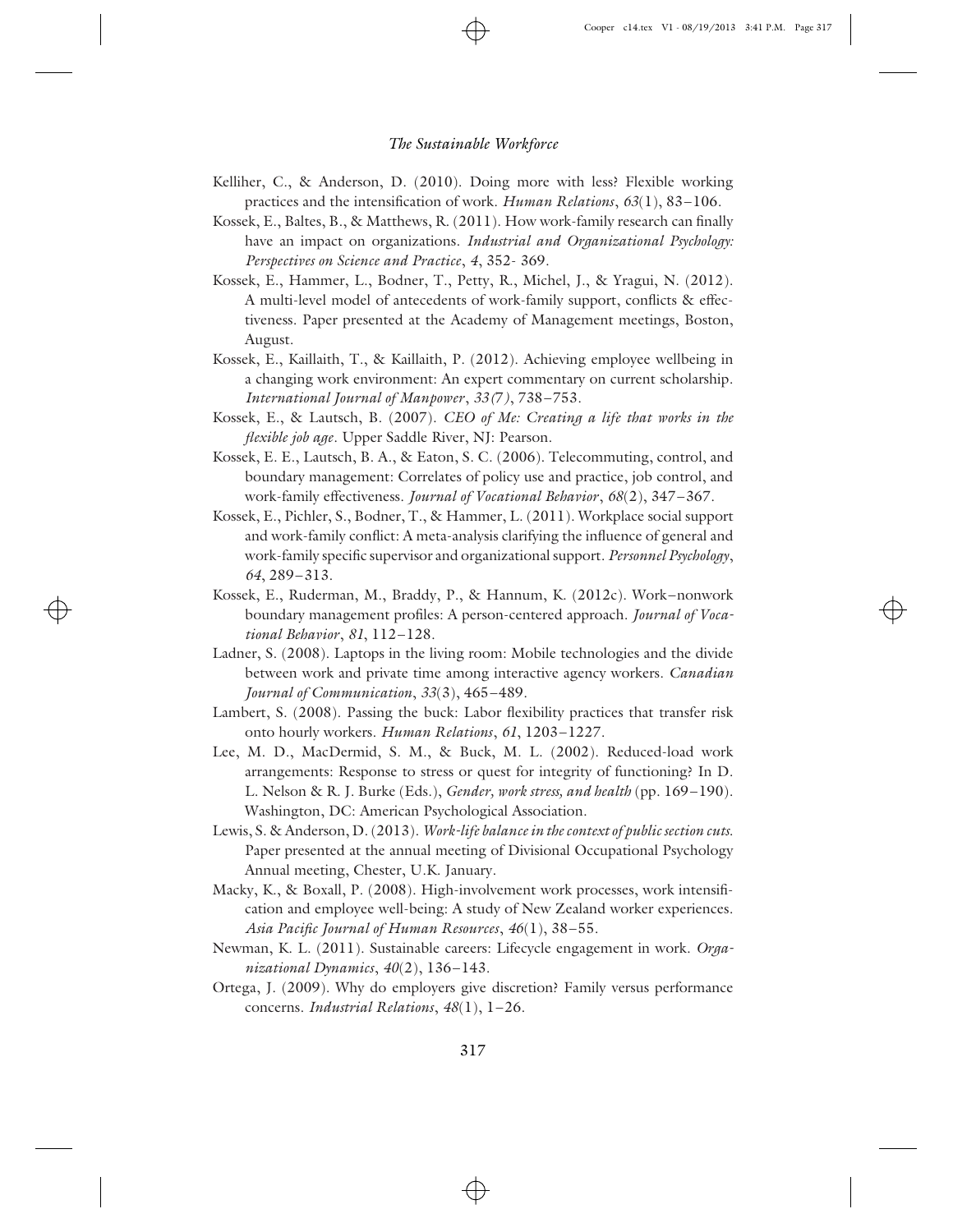- Parker, S. L., Jimmieson, N. L., & Amiot, C. E. (2010). Self-determination as a moderator of demands and control: Implications for employee strain and engagement. *Journal of Vocational Behavior*, *76*(1), 52–67.
- Pfeffer, P. (2010). Building sustainable organizations: The human factor. *Academy of Management Perspectives*, February, 34–45.
- Rath, T., & Harter, J. (2010). *Well being: The five essential elements*. New York: Gallup Press.
- Reiter, N. (2007). Work life balance: What DO you mean? The ethical ideology underpinning appropriate application. *Journal of Applied Behavioral Science*, *43*(2), 273–294.
- Rohde, D. (2012, October 31). The hideous inequality exposed by Hurricane Sandy. *The Atlantic*. http://www.theatlantic.com/business/archive/2012/10/thehideous-inequality-exposed-by-hurricane-sandy/264337/.
- Rothausen, T. J., Gonzalez, J. A., Clarke, N. E., & O'Dell, L. L. (1998). Familyfriendly backlash: Fact or fiction? The case of organizations' on-site child care centers. *Personnel Psychology*, *51*(3), 685–706.
- Ruderman, M. N., Ohlott, P. J., Panzer, K., & King, S. N. (2002). Benefits of multiple roles for managerial women. *Academy of Management Journal*, *45*(2), 369–386.
- Skinner, N., & Pocock, B. (2008). Work-life conflict: Is work time or work overload more important? *Asia Pacific Journal of Human Resources*, *46*(3), 303–315.
- Towers, I., Duxbury, L., Higgins, C., & Thomas, J. (2006). Time thieves and space invaders: Technology, work and the organization. *Journal of Organizational Change Management*, *19*(5), 593–618.

Towers Watson (2012). *2012 Global workplace study*. New York: Towers Watson.

- Turkle, S. (2011). *Alone together: Why we expect more from technology and less from each other*. New York: Basic Books.
- Van Engen, M., Vinkenburg, C., & Dikkers, J. S. E. (2012). Sustainability in combining career and care: Challenging normative beliefs about parenting. *Journal of Social Issues*, *68*(4), 645–664.
- Valcour, M. (2007). Work-based resources as moderators of the relationship between work hours and satisfaction with work-family balance. *Journal of Applied Psychology*, *92*(6), 1512–1523.
- Valcour, M. (2013). *Craft a sustainable career*. http://blogs.hbr.org/cs/2013/ 07/craft\_a\_sustainable\_career.html.
- Wallace, J. E. (1997). It's about time: A study of hours worked and work spillover among law firm lawyers. *Journal of Vocational Behavior*, *50*(2), 227–248.